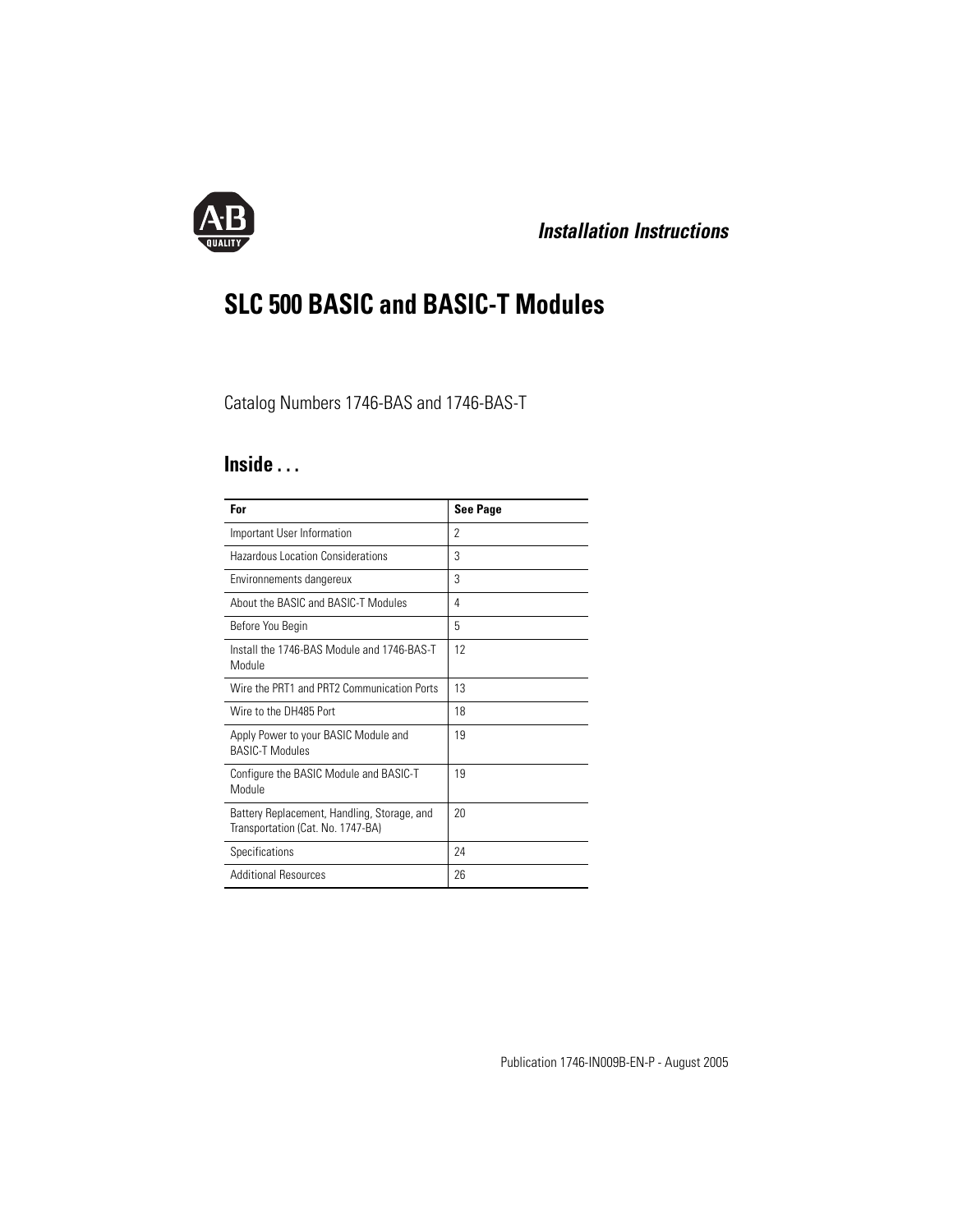# <span id="page-1-0"></span>**Important User Information**

Solid state equipment has operational characteristics differing from those of electromechanical equipment. *Safety Guidelines for the Application, Installation and Maintenance of Solid State Controls* (Publication SGI-1.1 available from your local Rockwell Automation sales office or online at http://www.literature.rockwellautomation.com) describes some important differences between solid state equipment and hard-wired electromechanical devices. Because of this difference, and also because of the wide variety of uses for solid state equipment, all persons responsible for applying this equipment must satisfy themselves that each intended application of this equipment is acceptable.

In no event will Rockwell Automation, Inc. be responsible or liable for indirect or consequential damages resulting from the use or application of this equipment.

The examples and diagrams in this manual are included solely for illustrative purposes. Because of the many variables and requirements associated with any particular installation, Rockwell Automation, Inc. cannot assume responsibility or liability for actual use based on the examples and diagrams.

No patent liability is assumed by Rockwell Automation, Inc. with respect to use of information, circuits, equipment, or software described in this manual.

Reproduction of the contents of this manual, in whole or in part, without written permission of Rockwell Automation, Inc., is prohibited.

Throughout this manual, when necessary, we use notes to make you aware of safety considerations.

| WARNING             | Identifies information about practices or circumstances that can cause an explosion in<br>a hazardous environment, which may lead to personal injury or death, property<br>damage, or economic loss.                              |
|---------------------|-----------------------------------------------------------------------------------------------------------------------------------------------------------------------------------------------------------------------------------|
| <b>IMPORTANT</b>    | Identifies information that is critical for successful application and understanding of<br>the product.                                                                                                                           |
| <b>ATTENTION</b>    | Identifies information about practices or circumstances that can lead to personal injury<br>or death, property damage, or economic loss. Attentions help you identify a hazard,<br>avoid a hazard and recognize the consequences. |
| <b>SHOCK HAZARD</b> | Labels may be located on or inside the equipment (e.g., drive or motor) to alert people<br>that dangerous voltage may be present.                                                                                                 |
| <b>BURN HAZARD</b>  | Labels may be located on or inside the equipment (e.g., drive or motor) to alert people<br>that surfaces may be dangerous temperatures.                                                                                           |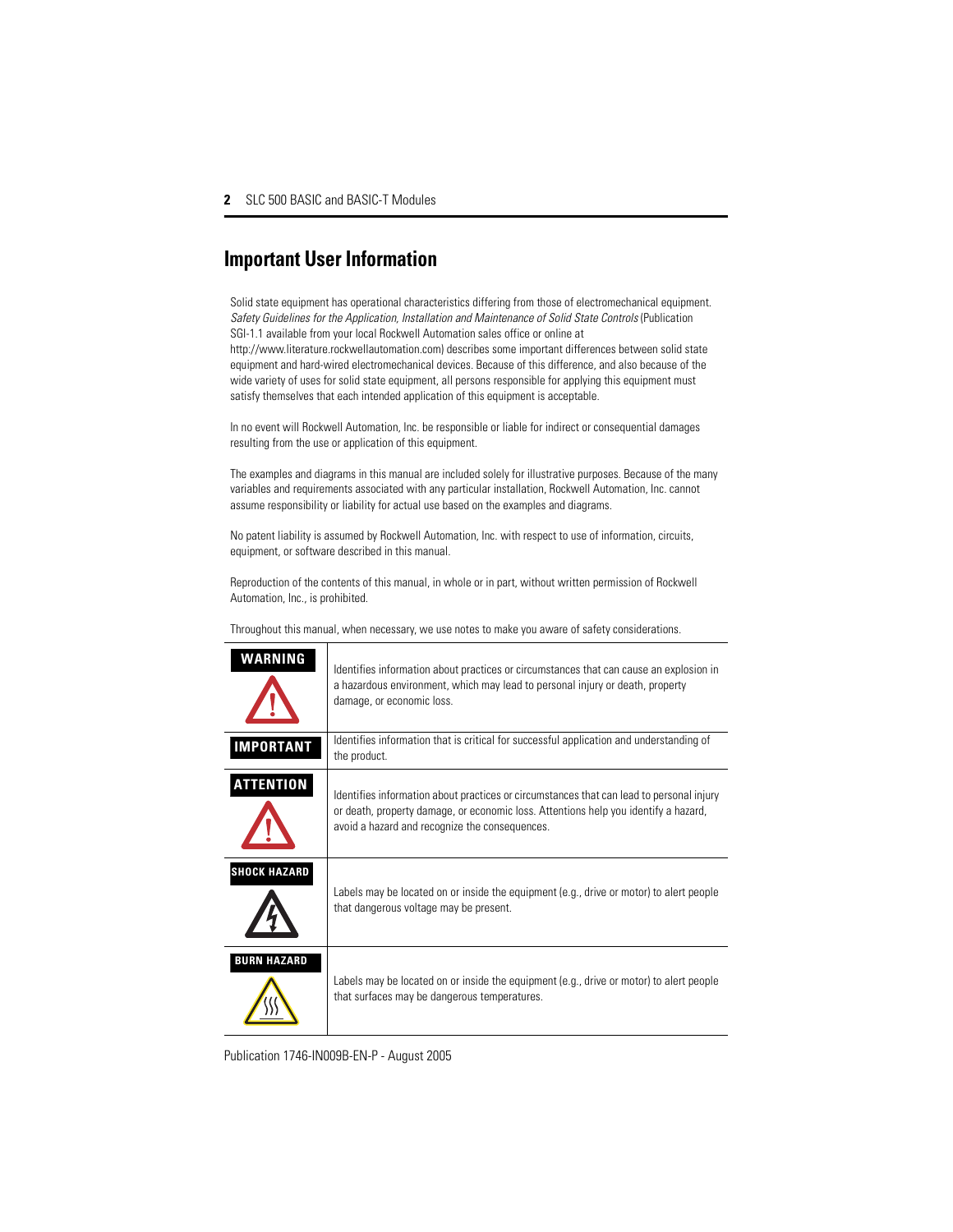# <span id="page-2-0"></span>**Hazardous Location Considerations**

This equipment is suitable for use in Class I, Division 2, Groups A, B, C, D or non-hazardous locations only. The following WARNING statement applies to use in hazardous locations.

## **ATTENTION** WARNING: EXPLOSION HAZARD

Substitution of components may impair suitability for Class I, Division 2.

Do not replace components or disconnect equipment unless power has been switched off.

Do not connect or disconnect components unless power has been switched off.

All wiring must comply with N.E.C. article 501, 502, 503, and/or C.E.C. section 18-1J2 as appropriate.

# <span id="page-2-1"></span>**Environnements dangereux**

Cet équipement est conçu pour être utilisé dans des environnements de Classe I, Division 2, Groupes A, B, C, D ou non dangereux. La mise en garde suivante s'applique à une utilisation dans des environnements dangereux.



## **ATTENTION AVERTISSEMENT:** DANGER D'EXPLOSION

La substitution de composants peut rendre cet équipement impropre à une utilisation en environnement de Classe 1, Division 2.

Ne pas remplacer de composants ou déconnecter l'équipement sans s'être assuré que l'alimentation est coupée.

Ne pas connecter ou déconnecter des composants sans s'être assuré que l'alimentation est coupée.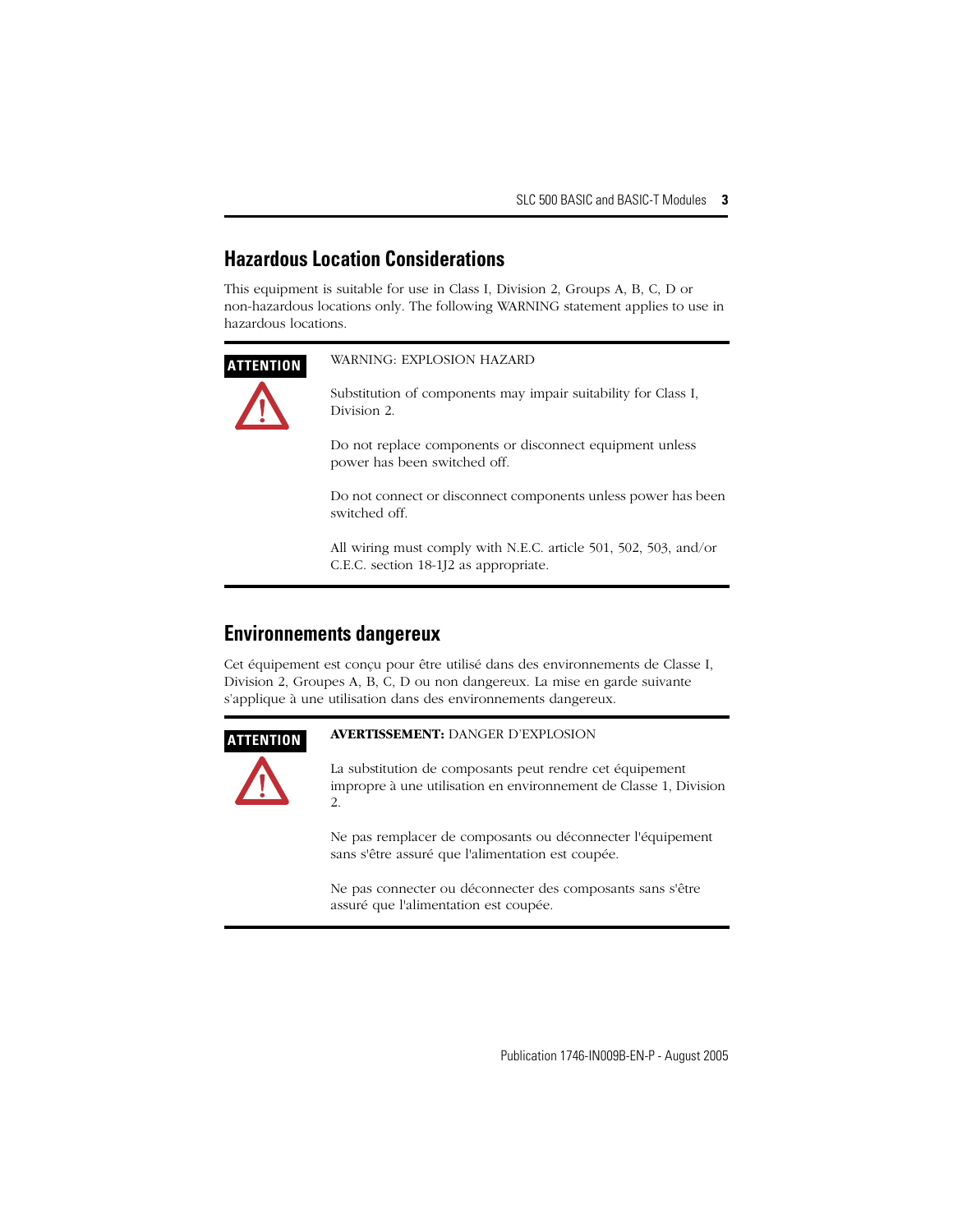# <span id="page-3-0"></span>**About the BASIC and BASIC-T Modules**

The BASIC module is a single-slot module that resides in a SLC 500 fixed or modular controller chassis. The BASIC-T module is a higher speed version of the BASIC module with identical hardware features, including two configurable serial ports for RS-232/423, RS-422, and RS-485 communication with I/O devices. Communication to an SLC 500 controller can take place across the 1746 I/O backplane or on the DH485 network through the module's DH485 port. Both modules also feature 24K bytes of battery-backed RAM, optional 8K or 32K byte non-volatile memory modules, and multiple LED indicators for operator interface.

**TIP** The 1746-BAS module is compatible with the 1747-M1 and 1747-M2 memory modules.

> The 1746-BAS module is also compatible with existing 1747-M3 and 1747-M4 memory modules. The 1747-M3 and 1747-M4 memory modules are no longer available for sale from Rockwell Automation.

The 1746-BAS-T module is compatible with the 1771-DBMEM1 and 1771-DBMEM2 memory modules.

The modules can be programmed using an ASCII terminal or a personal computer equipped with 1747-PBASE BASIC development software

**TIP** Due to the high speed of the 1746-BAS-T module, existing programs written for the 1746-BAS module may require adjustment for identical operation using the 1746-BAS-T module.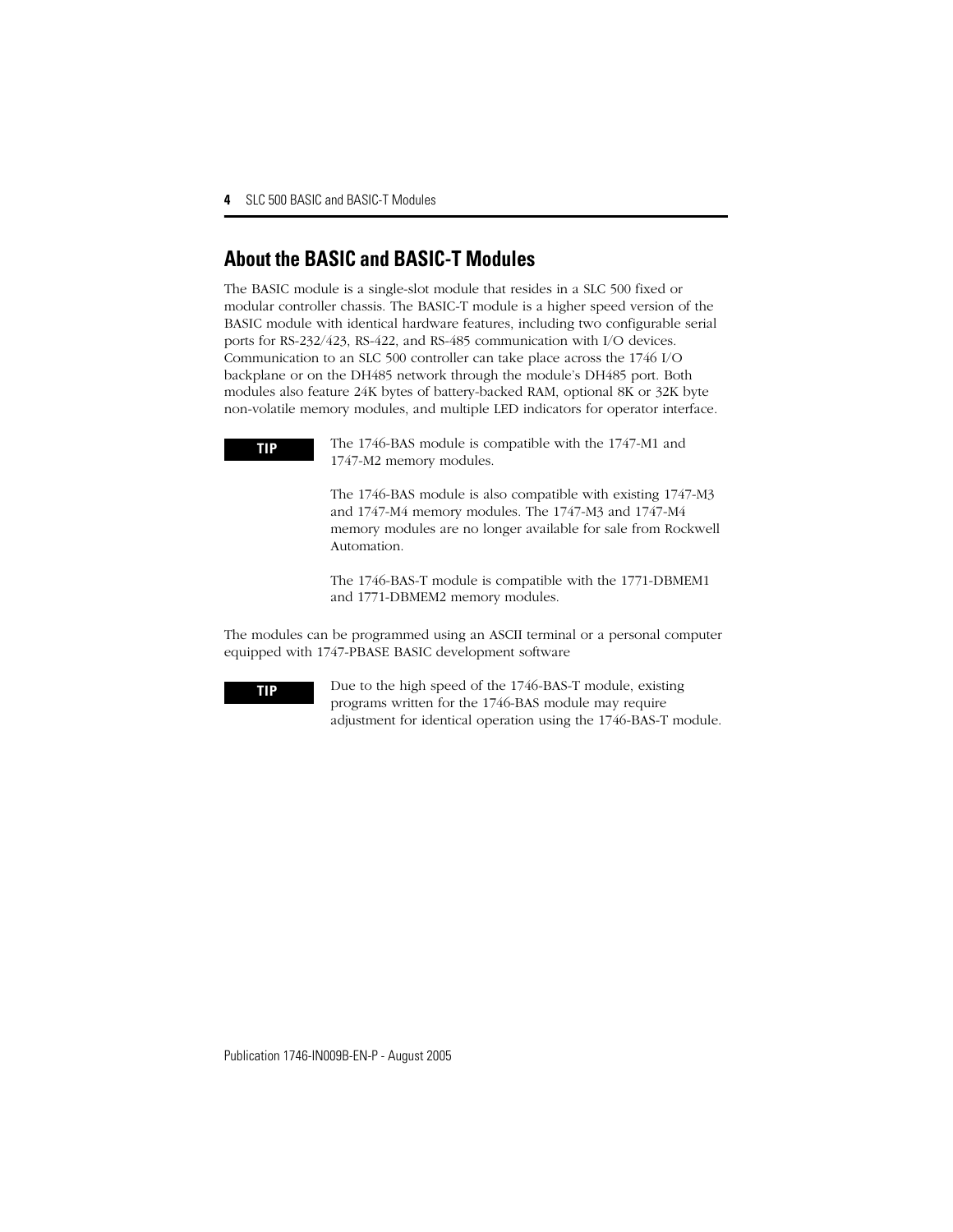# <span id="page-4-0"></span>**Before You Begin**

Before you begin to install the BASIC module and BASIC-T module, you need to:

- identify the communication ports,
- locate the LED indicators, and
- set the module jumpers.

## **Identify the Communication Ports**

There are three communication ports on the front of the BASIC module and BASIC-T module. They are:

- PRT1
- PRT2
- DH485

The PRT1 port is used to interface the module with user devices. This port is a serial port that accommodates RS-232/423, RS-422, and RS-485 communication modes. Port PRT1 is capable of operating full-duplex at 300, 600, 1200, 2400, 4800, 9600, and 19200 bps.

The PRT2 port is used to interface the module with user devices or a modem using DF1 protocol. This port is a serial port that accommodates RS-232/423, RS-422, and RS-485 communication modes. Port PRT2 is capable of operating full-duplex at 300, 600, 1200, 2400, 4800, 9600, and 19200 bps.

The DH485 port is used to interface the module with the DH485 network. This port is not isolated and cannot directly drive the DH485 network. You must use a 1747-AIC link coupler to link port DH485 with the DH485 network.

**IMPORTANT** When DF1 protocol is selected on port PRT2, DH485 communications is disabled.

Refer to [Figure 1](#page-5-0) for the location of the communication ports.

## **Locate the LED Indicators**

There are eight LED indicators on the front of the BASIC and BASIC-T modules. These LED indicators are used for module diagnostics and status indication. Refer to [Figure 1](#page-5-0) for the location of the LED indicators.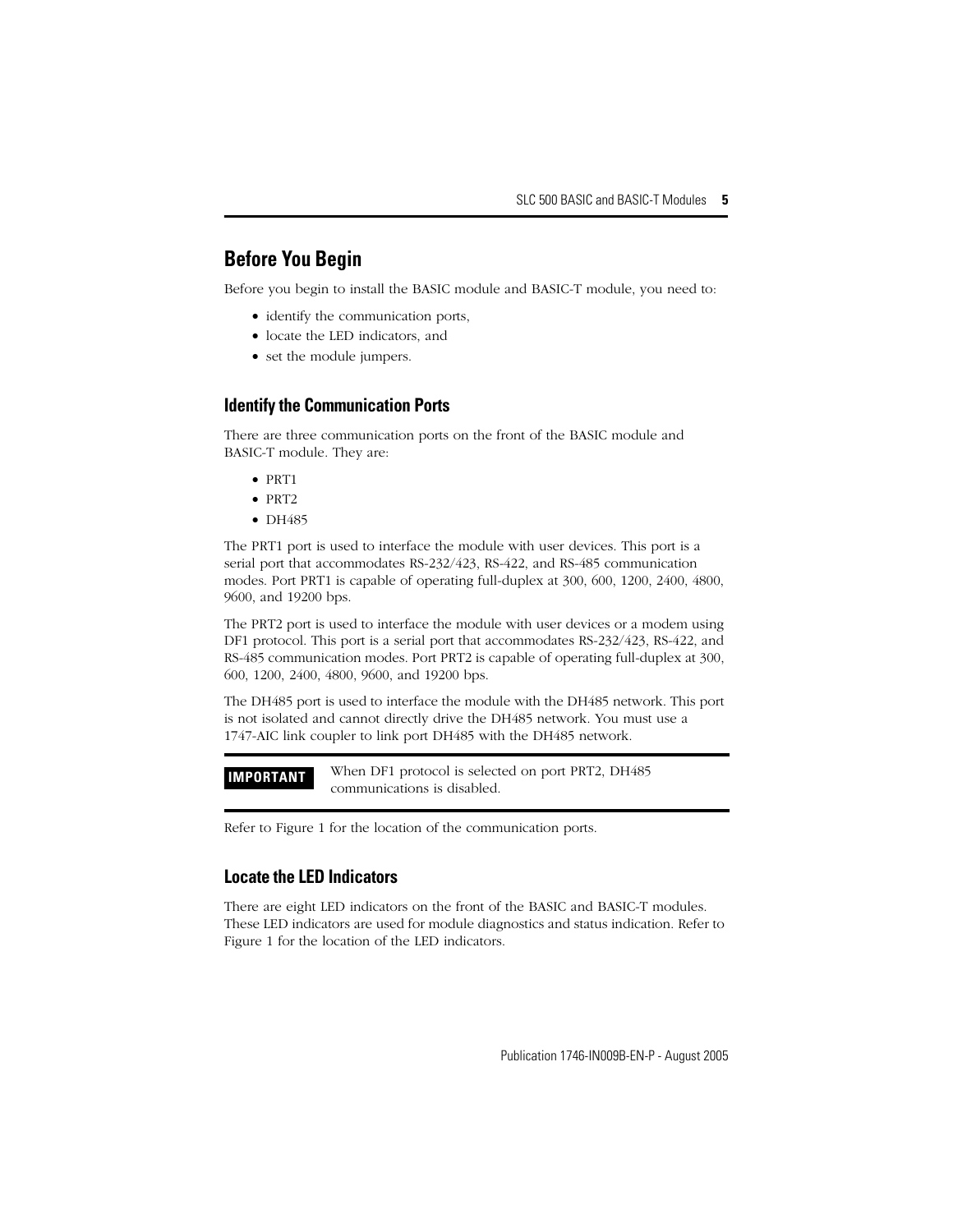

# <span id="page-5-0"></span>**Figure 1 Communication Ports and LED Indicators**

| LED              | Color | <b>Status</b> | <b>Indication</b>                                                                                                |
|------------------|-------|---------------|------------------------------------------------------------------------------------------------------------------|
| ACT              | Green | ON            | The module is receiving power from the backplane and is<br>executing BASIC code.                                 |
|                  |       | Flashing      | The module is in Command mode.                                                                                   |
|                  |       | 0FF           | The module is not receiving power from the backplane. A fault<br>condition exists.                               |
| 485              | Green | 0N            | Port DH485 on the module is active for communication.                                                            |
|                  |       | 0FF           | Port DH485 on the module is not active for communication.                                                        |
| PRT <sub>1</sub> | Green | Flashing      | Port PRT1 on the module is transmitting or receiving signals.                                                    |
|                  |       | <b>OFF</b>    | Port PRT1 on the module is not transmitting or receiving signals.                                                |
| PRT <sub>2</sub> | Green | Flashing      | Port PRT2 on the module is transmitting or receiving signals.                                                    |
|                  |       | 0FF           | Port PRT2 on the module is not transmitting or receiving signals.                                                |
| FAULT            | Red   | 0N            | A system problem was detected during background diagnostics.<br>Contact your local Allen-Bradley representative. |
|                  |       | 0FF           | No system problems are detected during background diagnostics.                                                   |
| BA LOW           | Red   | 0N            | The voltage of the battery that backs up RAM is low. A new<br>battery is needed.                                 |
|                  |       | 0FF           | The voltage of the battery that backs up RAM is at an acceptable<br>level                                        |
| LED <sub>1</sub> | Amber | 0N            | User definable. LED activated through the user program.                                                          |
|                  |       | 0FF           | User definable. LED de-activated through the user program.                                                       |
| LED <sub>2</sub> | Amber | ON            | User definable. LED activated through the user program.                                                          |
|                  |       | OFF           | User definable. LED de-activated through the user program.                                                       |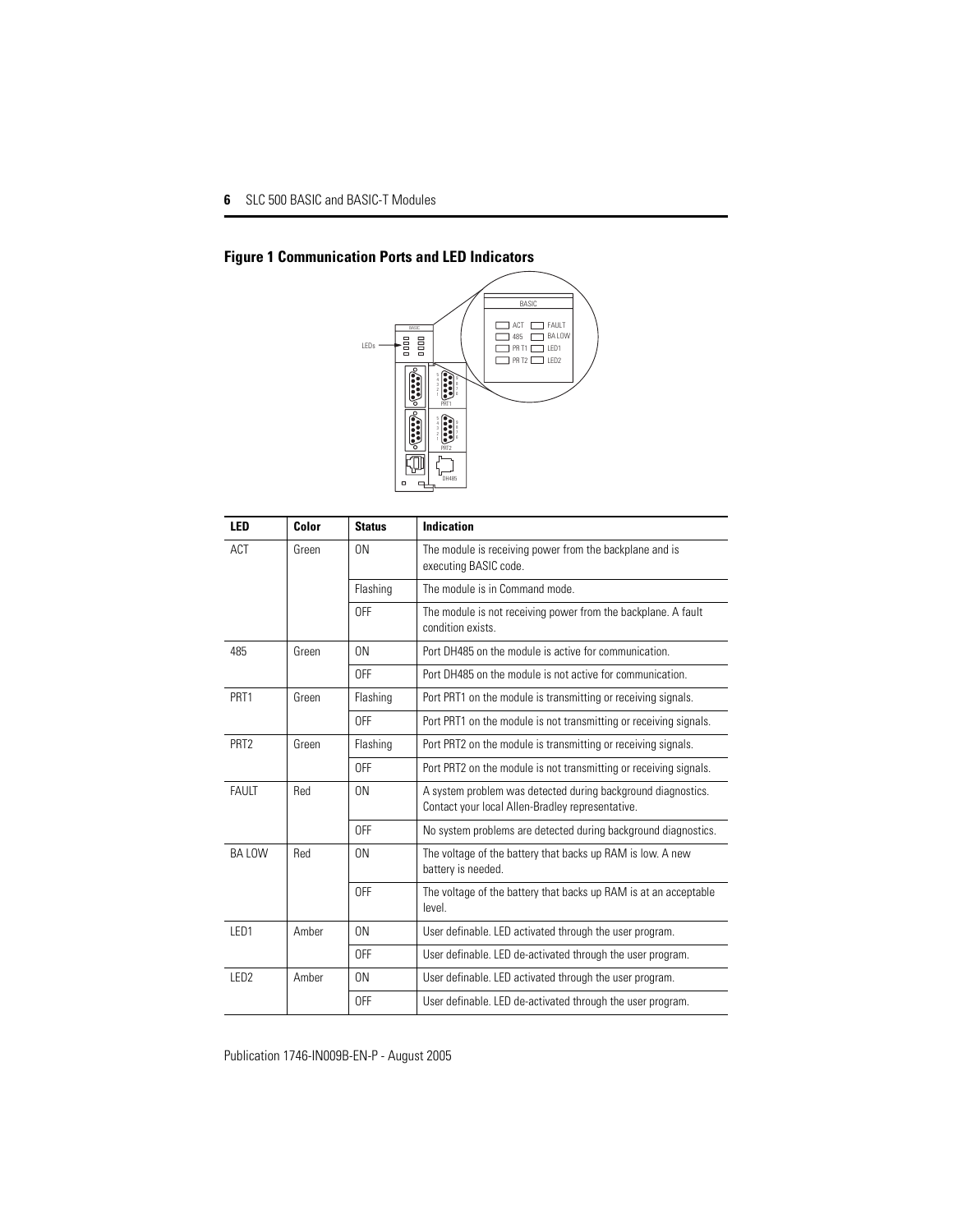## **Set the Module Jumpers**

The BASIC module and BASIC-T module have four sets of jumpers that you need to set. Jumpers JW1 and JW2 configure ports PRT1 and PRT2. Jumper JW3 configures the type of optional memory module. Jumper JW4 configures the program port.

### **Figure 2 Jumper Locations**





**ATTENTION** Do not expose the module to surfaces or other areas that may typically hold an electrostatic charge. Electrostatic charges can alter or destroy memory.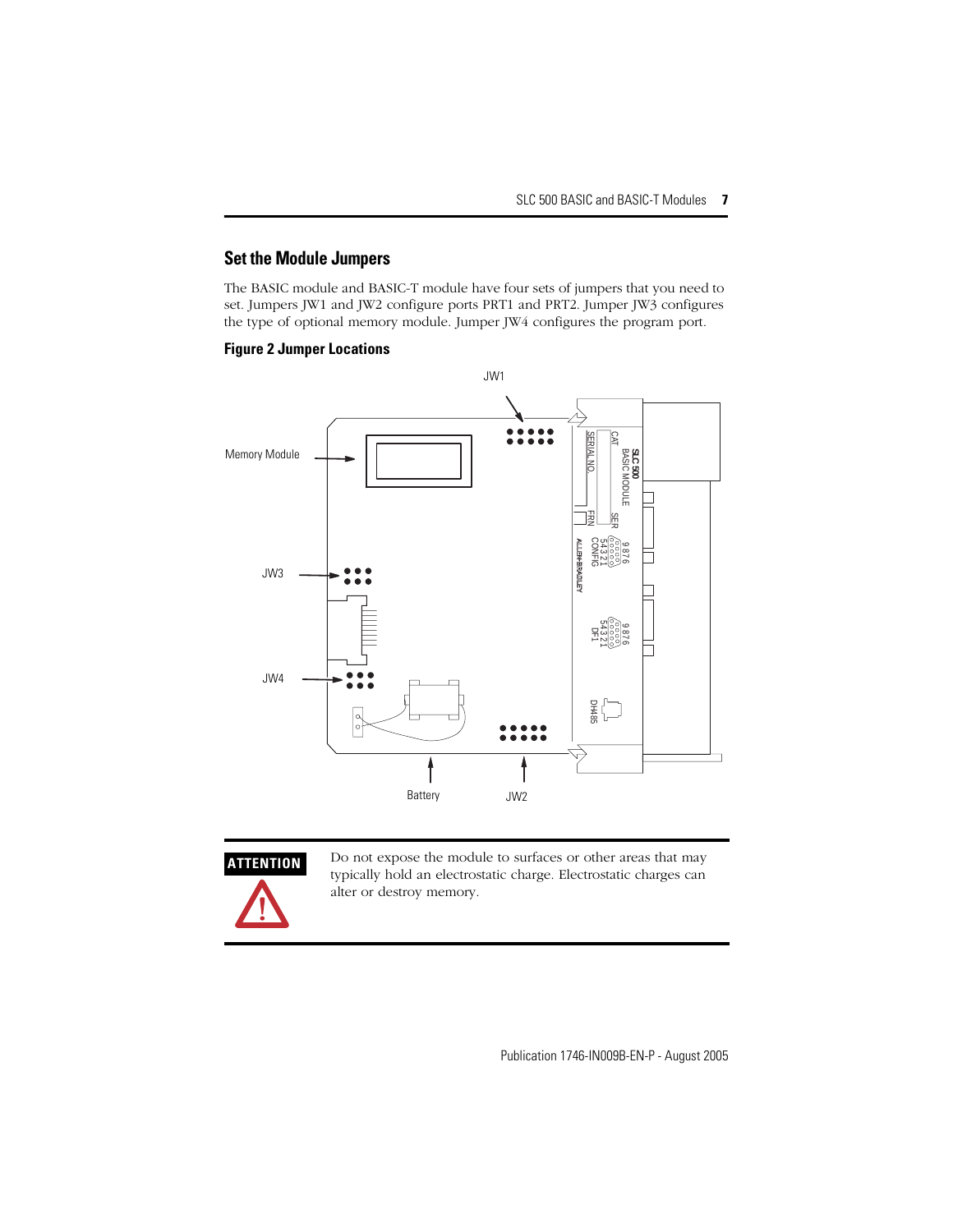

**ATTENTION** Settings other than those shown for each jumper may cause damage to the module.

### *Module Jumper JW1*

Use jumper JW1 to select one of the following configurations for port PRT1.

- $RS-232/423$
- RS-422
- RS-485

## **Figure 3 Jumper JW1 Pin Assignments and Settings**



RS-232/423 (Shipped Configuration)

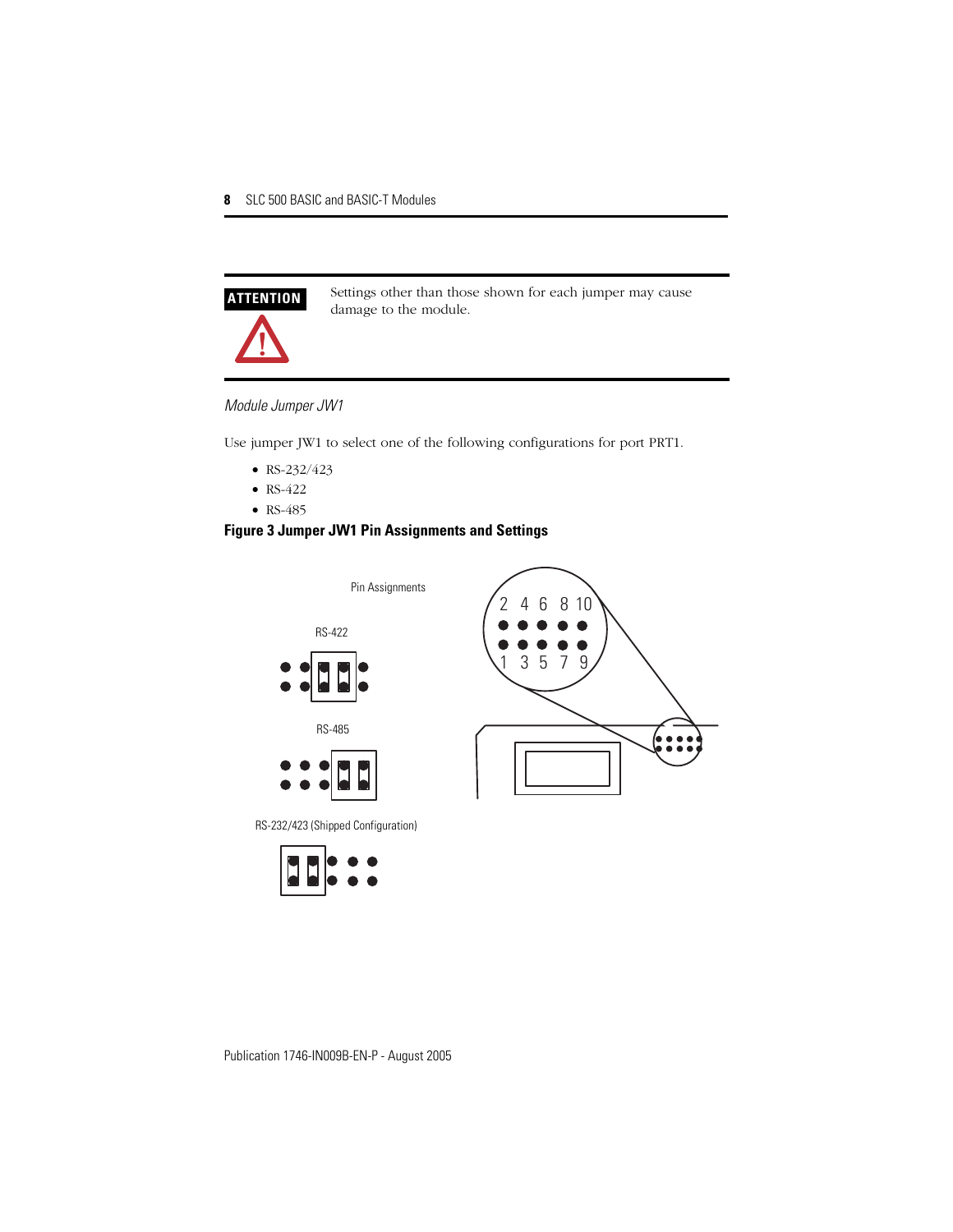*Module Jumper JW2*

Use jumper JW2 to select one of the following configurations for port PRT2.

- RS-232/423
- RS-422
- RS-485

### **Figure 4 Jumper JW2 Pin Assignments and Settings**

RS-232/423 (Shipped Configuration) Pin Assignments



### *Module Jumper JW3*

Use jumper JW3 to configure the memory module socket for one of the following optional memory modules.

| <b>Memory Module</b> | <b>Memory Size and Type</b> | <b>Compatible with</b> |
|----------------------|-----------------------------|------------------------|
| 1747-M1              | 8 K bytes EEPROM            | 1746-BAS module        |
| 1747-M2              | 32 K bytes EEPROM           | 1746-BAS module        |
| $1747 - M3^{(1)}$    | 8 K bytes UVPROM            | 1746-BAS module        |
| $1747 - M4^{(1)}$    | 32 K bytes UVPROM           | 1746-BAS module        |
| 1771-DBMEM1          | 8 K bytes EEPROM            | 1746-BAS-T module      |
| 1771-DBMEM2          | 32 K bytes EEPROM           | 1746-BAS-T module      |

<span id="page-8-0"></span>(1) This memory module is no longer available for sale from Rockwell Automation. Existing 1747-M3 and 1747-M4 memory modules are compatible with the 1746-BAS module and 1746-BAS-T module.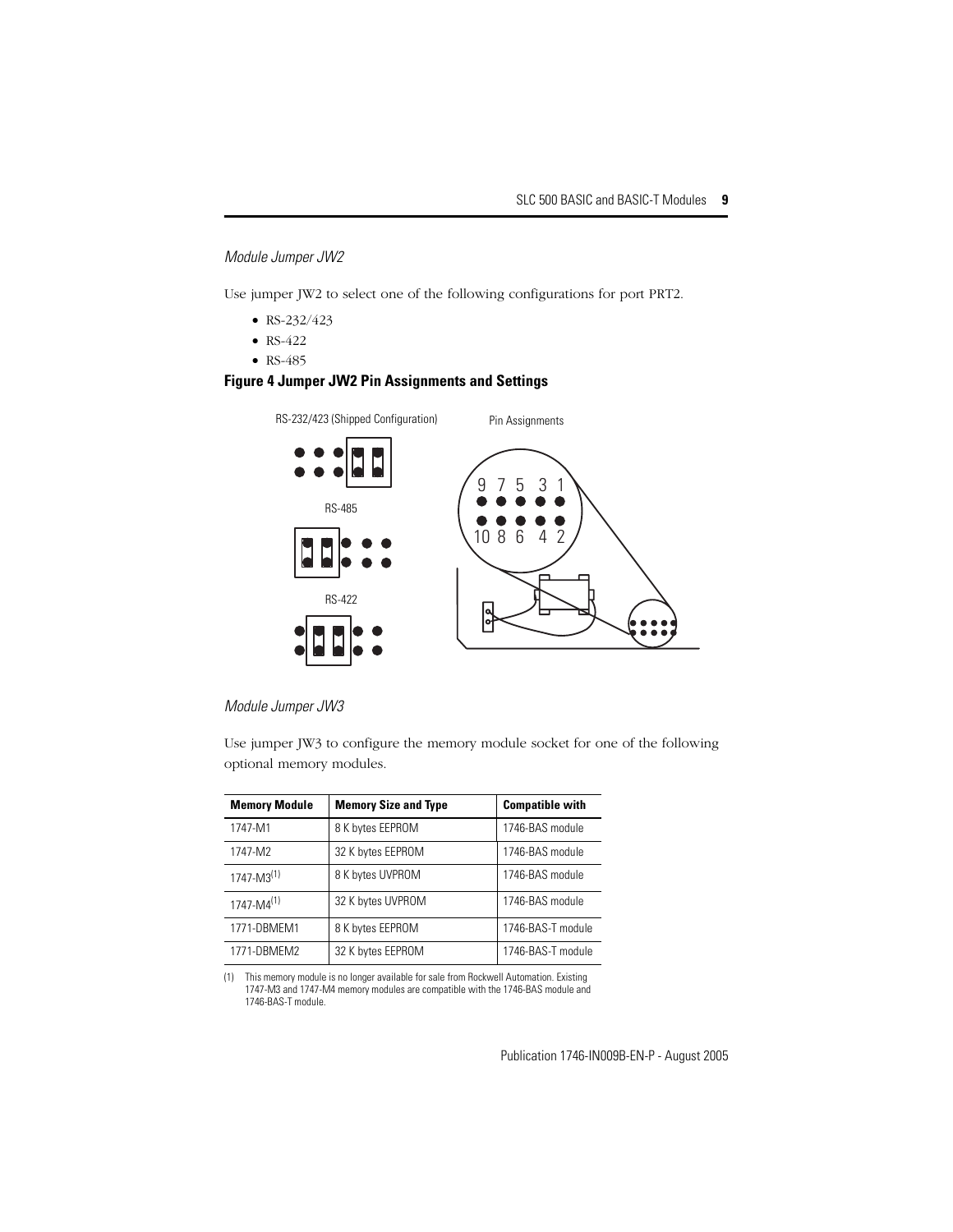

### **Figure 5 Jumper JW3 Pin Assignments and Settings**

(1) This memory module is no longer available for sale from Rockwell Automation. Existing 1747-M3 and 1747-M4 memory modules are compatible with the 1746-BAS module and 1746-BAS-T module.

### *Module Jumper JW4*

Use jumper JW4 to select one of the following configurations for the module ports.

- PRT1 Port = Program port with default communication settings PRT2 Port = ASCII interface port DH485 Port = Run time DH485 operation only
- PRT1 Port = ASCII interface port PRT2 Port = ASCII interface port DH485 Port = Program port with DH485 protocol
- PRT1 Port = Program port with programmed communication settings PRT2 Port = ASCII interface port DH485 Port = Run time DH485 operation only
- PRT1 Port = Program port with programmed communication settings PRT2 Port = DF1 protocol DH485 Port = Disabled

**IMPORTANT** The first setting shown in [Figure 6](#page-10-0) is the default configuration. When the jumper is set in this position, the module always powers up in Command mode at 1200 bps, no parity, 8 data bits, and 1 stop bit.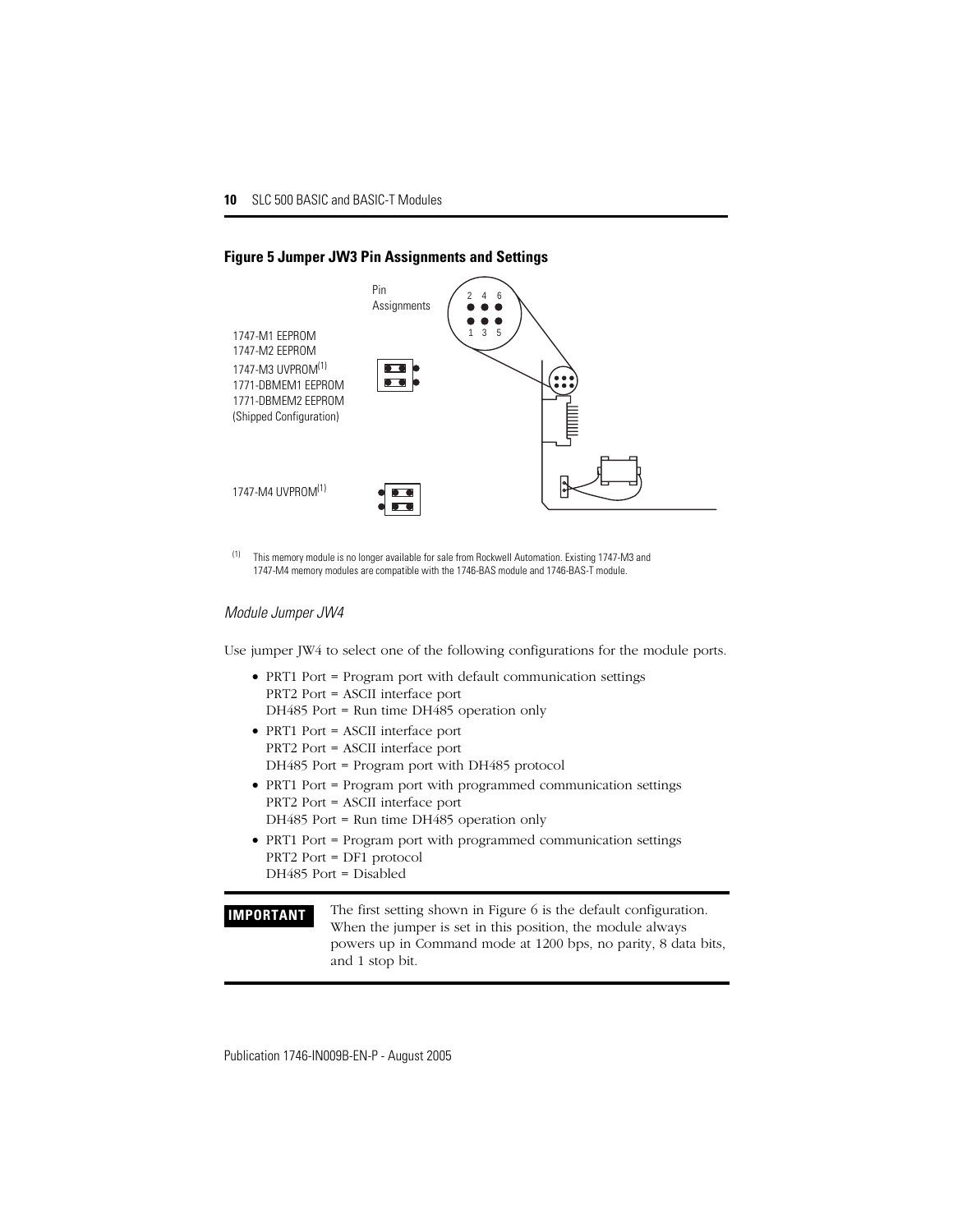**IMPORTANT** When DF1 protocol is selected for port PRT2, port DH485 is not available for DH485 programming or run time operation.

> DF1 communication must be enabled through the BASIC program.

### <span id="page-10-0"></span>**Figure 6 Jumper JW4 Pin Assignments and Settings**





PRT1 Port = Program port with default communication settings PRT2 Port = ASCII interface port DH485 Port = Run time DH485 operation only

PRT1 Port = ASCII interface port

PRT2 Port = ASCII interface port

DH485 Port = Program port with DH485 protocol (Shipped Configuration)

$$
\left\{ \frac{\Box}{\Box a} \right\}
$$

PRT1 Port = Program port with programmed communication settings PRT2 Port = ASCII interface port DH485 Port = Run time DH485 operation only



PRT1 Port = Program port with programmed communication settings PRT2 Port = DF1 protocol DH485 Port = Disabled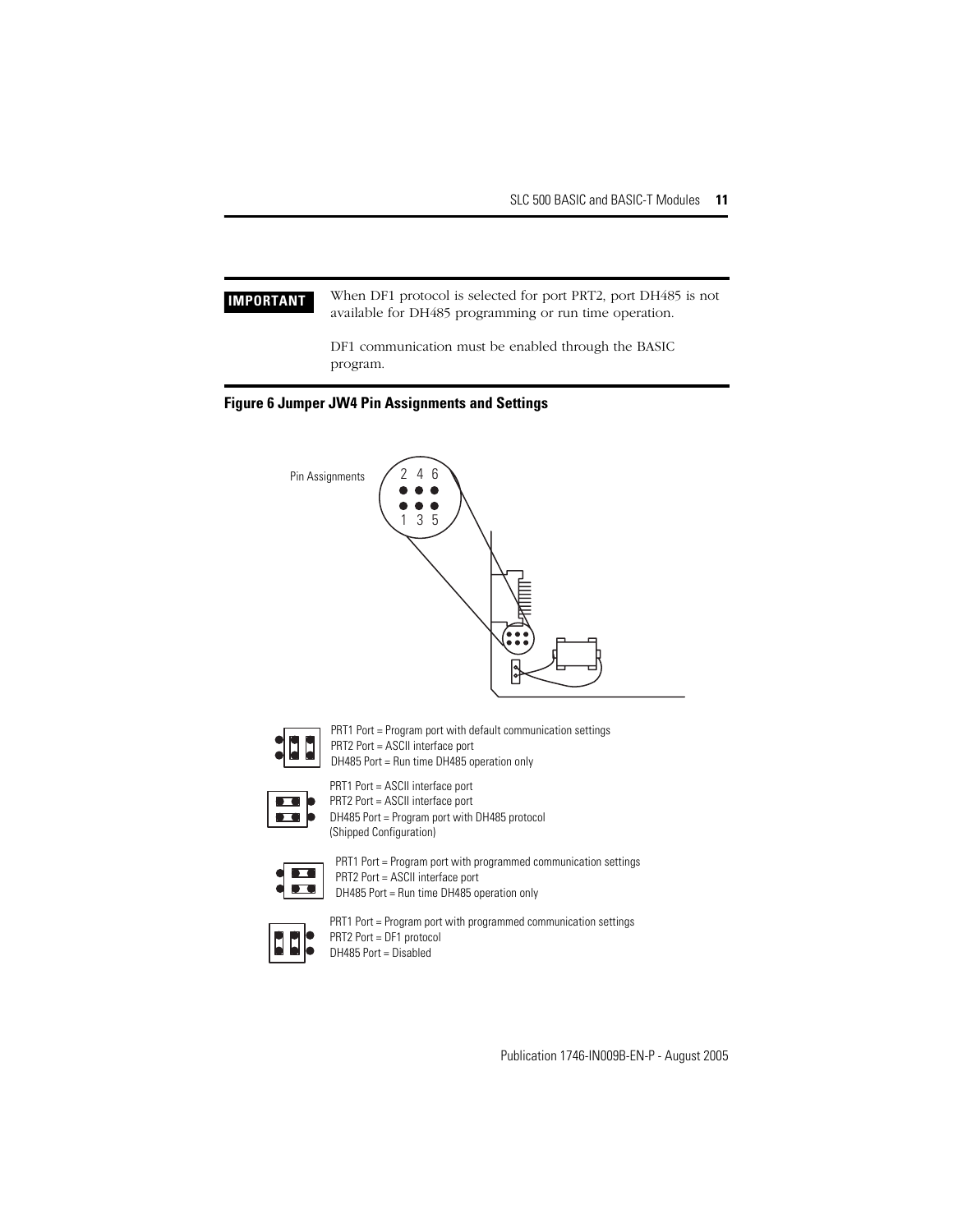# <span id="page-11-0"></span>**Install the 1746-BAS Module and 1746-BAS-T Module**

Your BASIC module or BASIC-T module may be installed in any open slot of an SLC 500 1746 I/O chassis except the first slot of the first chassis. The first slot is reserved for the controller or adapter module. The BASIC module or BASIC-T module can also be installed in an SLC fixed controller expansion chassis.



**ATTENTION** Never install, remove, or wire any module while power is applied. Also, do not expose the modules to surfaces or other areas that may typically hold an electrostatic discharge.

> Electrostatic discharge can damage integrated circuits or semiconductors if you touch backplane connector pins.

If the equipment is not installed and used as described in the SLC 500 Modular Hardware Style User Manual, publication 1747-UM011, the protection provided by the equipment may be impaired.

- **1.** Turn off power to the chassis where you will insert the module.
- **2.** Align the circuit board of the module with the card guide of a slot (except slot 0) in the 1746 chassis.

### **Figure 7 Module Location in the Chassis**



**3.** Slide the module in until the top and bottom retainer clips are secured.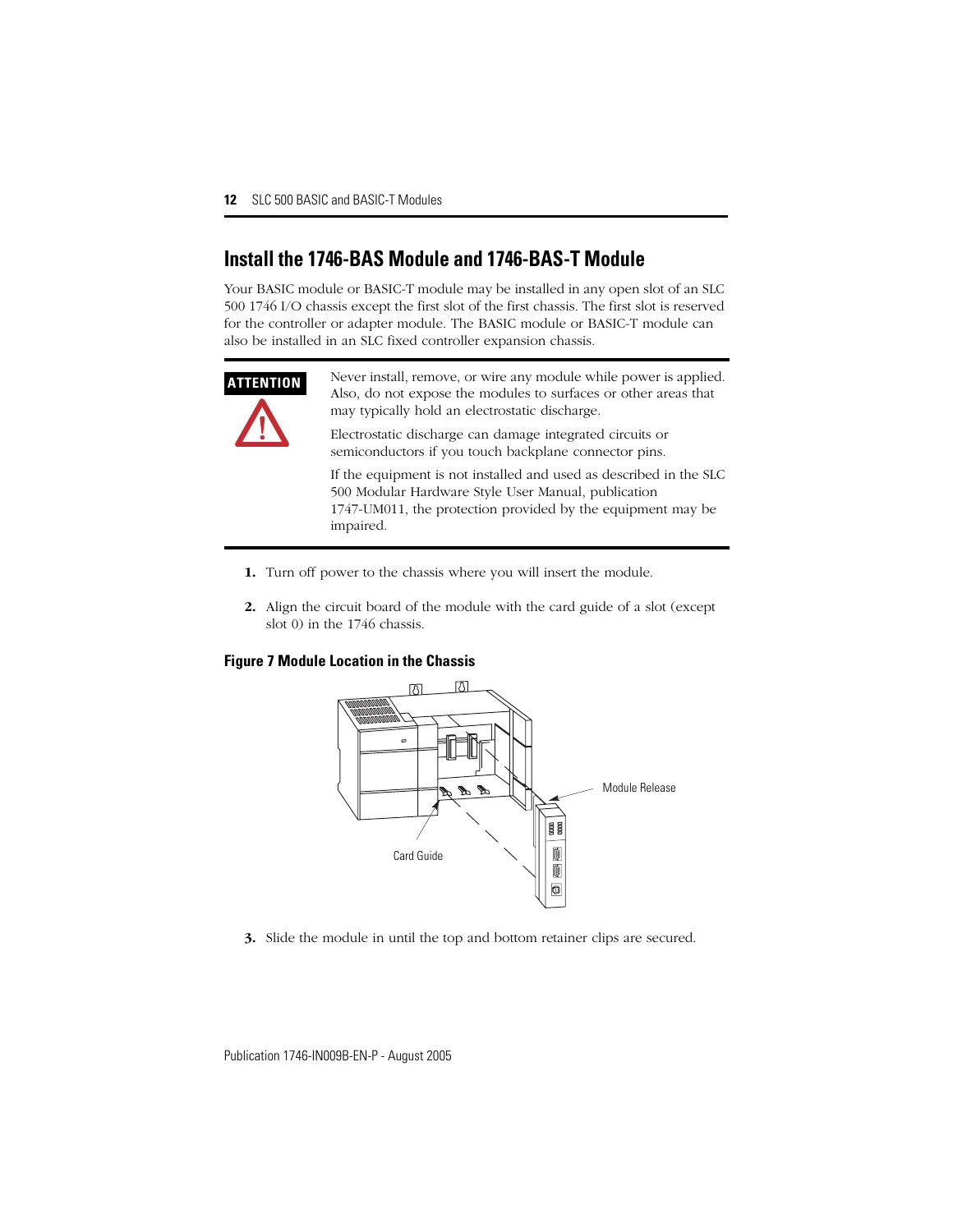# <span id="page-12-0"></span>**Wire the PRT1 and PRT2 Communication Ports**

Ports PRT1 and PRT2 can communicate to user devices through RS-232/423, RS-422, and RS-485 communication modes. The communication mode you select depends on the setting of jumpers JW1 and JW2. Refer to the MODE command in the BASIC Reference Manual, publication 1746-RM001, for the default programming port configuration information.

**IMPORTANT** When default communications are selected via JW4, the module always powers up in the Command mode at 1200 bps, no parity, 8 data bits, and 1 stop bit.

## **Pin Assignments**

Use these pin assignments to wire the mating connector of the cable used to interface a user device to port PRT1 or PRT2. The sockets of this connector must be wired to correspond to the selected communication mode.

| Pin            | RS-232/423 | <b>RS-422</b> | <b>RS-485</b> | <b>IBM AT Standard</b><br>RS-232 Signals |
|----------------|------------|---------------|---------------|------------------------------------------|
| 1              | Note 1     | 422 TXD -     | TRXD-         | DCD or CD                                |
| $\overline{2}$ | <b>RXD</b> | 422 RXD -     | (3)           | <b>RXD</b>                               |
| 3              | <b>TXD</b> | (2)           | (2)           | <b>TXD</b>                               |
| 4              | <b>DTR</b> | (2)           | (2)           | <b>DTR</b>                               |
| 5              | COMMON     | COMMON        | COMMON        | COMMON                                   |
| 6              | <b>DSR</b> | $422$ RXD +   | (3)           | <b>DSR</b>                               |
| $\overline{7}$ | <b>RTS</b> | (2)           | (2)           | <b>RTS</b>                               |
| 8              | <b>CTS</b> | (2)           | (2)           | <b>CTS</b>                               |
| 9              | (1)        | 422 TXD $+$   | $TRXD +$      | R <sub>l</sub>                           |

(1) In RS-423 mode, these pins are still connected to their RS-422 loads. Do not use these pins in RS-423 mode.

<span id="page-12-1"></span>(2) In RS-422 and RS-485 modes, these pins are connected to their RS-423 drivers and receivers. Do not use these pins in either RS-422 or RS-485 mode.

<span id="page-12-2"></span>(3) In RS-485 mode, these pins are still connected to their RS-422 receivers. Do not use these pins in RS-485 mode.

Wiring diagrams for the RS-232/423 communication mode are shown starting on page [16.](#page-15-0)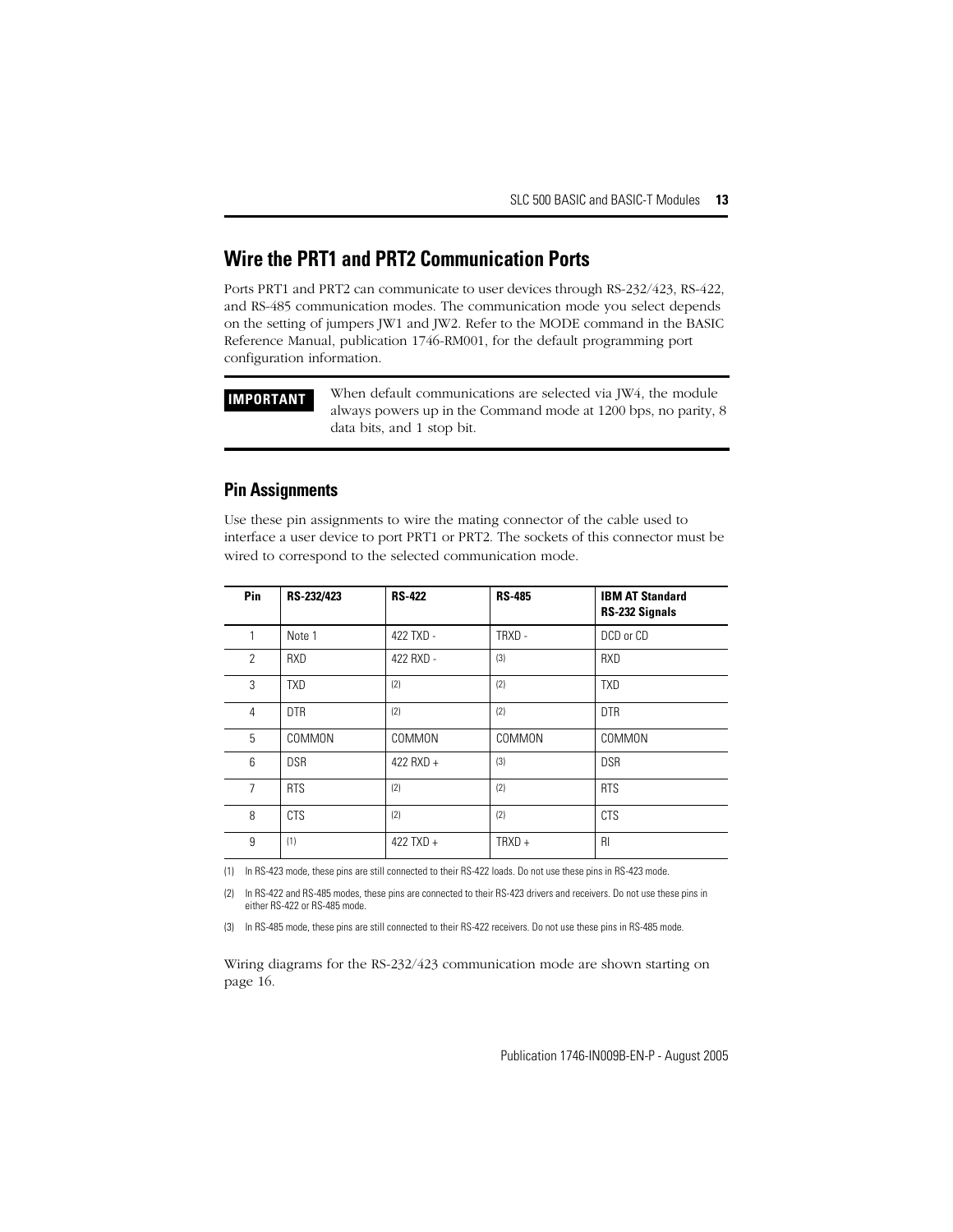## **Hardware Handshaking**

The module uses the following rules when hardware handshaking is enabled. The module:

- does not transmit until CTS (Clear to Send) becomes active, and
- examines DSR (Data Set Ready) following the receipt of a character.

If DSR is active, the character is placed in the input queue. If DSR is inactive, the character is assumed to be noise and is discarded.

### **DTE and DCE Overview**

**IMPORTANT** You need to know whether the device connecting to the module has a DTE or DCE interface. Figures 8 through 12, starting on page [16](#page-15-0), are provided to help you make the appropriate connection.

### *DTE - Data Terminal Equipment*

The serial ports are configured as 9-pin Data Terminal Equipment (DTE), as are most terminals or computer ports.

| DTE <sub>9</sub><br><b>Pinout</b> | <b>Signal</b><br><b>Description</b> | <b>Signal from DTE</b><br><b>Perspective</b> | <b>DTE 25</b><br><b>Pinout</b> | <b>Signal</b><br><b>Description</b> |
|-----------------------------------|-------------------------------------|----------------------------------------------|--------------------------------|-------------------------------------|
| Pin#                              |                                     |                                              | Pin#                           |                                     |
| 1                                 | NC-No Connection                    | Input                                        | 8                              | <b>CD-Carrier Detect</b>            |
| 2                                 | <b>RXD-Received Data</b>            | Input                                        | 3                              |                                     |
| 3                                 | <b>TXD-Transmitted Data</b>         | Output                                       | $\overline{2}$                 |                                     |
| 4                                 | DTR-Data Terminal Ready             | Output                                       | 20                             |                                     |
| 5                                 | <b>COM-Signal Common</b>            | Shared                                       | 7                              |                                     |
| 6                                 | <b>DSR-Data Set Ready</b>           | Input                                        | 6                              |                                     |
| 7                                 | <b>RTS-Request to Send</b>          | Output                                       | 4                              |                                     |
| 8                                 | CTS-Clear to Send                   | Input                                        | 5                              |                                     |
| 9                                 | NC-No Connection                    | Input                                        | 22                             | <b>RI-Ring Indicator</b>            |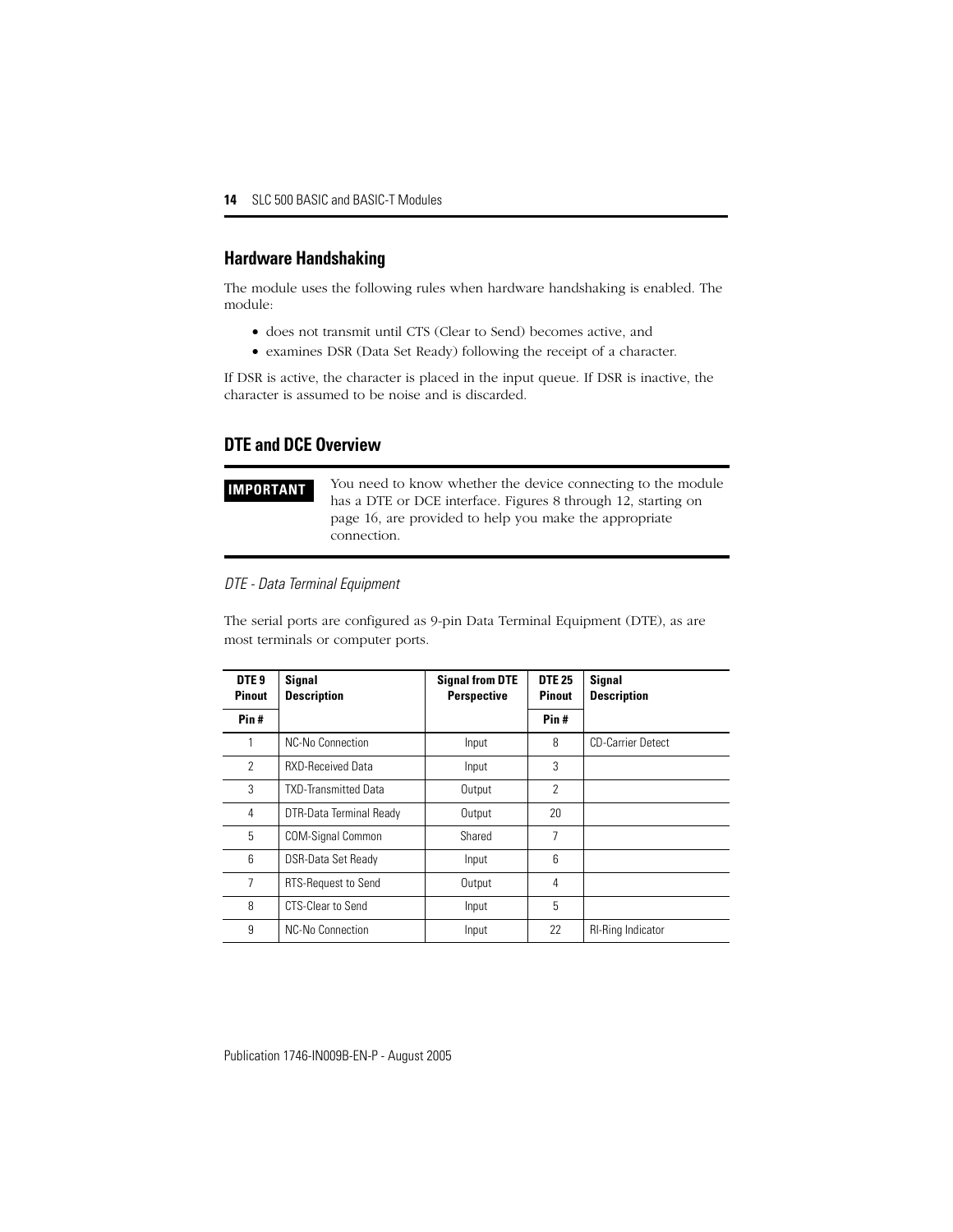### *DCE - Data Communication Equipment*

Devices such as modems are Data Communication Equipment (DCE). The pinouts on these terminals are defined for ease of interfacing with DTE equipment.

| DCE <sub>9</sub><br>pinout | <b>Signal Description</b>      | <b>Signal from DCE</b><br><b>Perspective</b> | <b>DCE 25</b><br>pinout |
|----------------------------|--------------------------------|----------------------------------------------|-------------------------|
| Pin#                       |                                |                                              | Pin#                    |
|                            | <b>CD-Carrier Detect</b>       | Output                                       | 8                       |
| $\overline{2}$             | <b>RXD-Received Data</b>       | Output                                       | 3                       |
| 3                          | <b>TXD-Transmitted Data</b>    | Input                                        | $\overline{2}$          |
| 4                          | <b>DTR-Data Terminal Ready</b> | Input                                        | 20                      |
| 5                          | <b>COM-Signal Common</b>       | Shared                                       | 7                       |
| 6                          | <b>DSR-Data Set Ready</b>      | Output                                       | 6                       |
| 7                          | RTS-Request to Send            | Input                                        | 4                       |
| 8                          | <b>CTS-Clear to Send</b>       | Output                                       | 5                       |
| 9                          | <b>RI-Ring Indicator</b>       | Output                                       | 22                      |

**IMPORTANT** All signal directions listed in the previous two tables are valid. For example, TXD, Transmitted Data, is a DTE output but is also a DCE input. The signal description is the same for DTE and DCE but the direction of the signal (perspective) has changed based on whether you have a DTE or DCE device.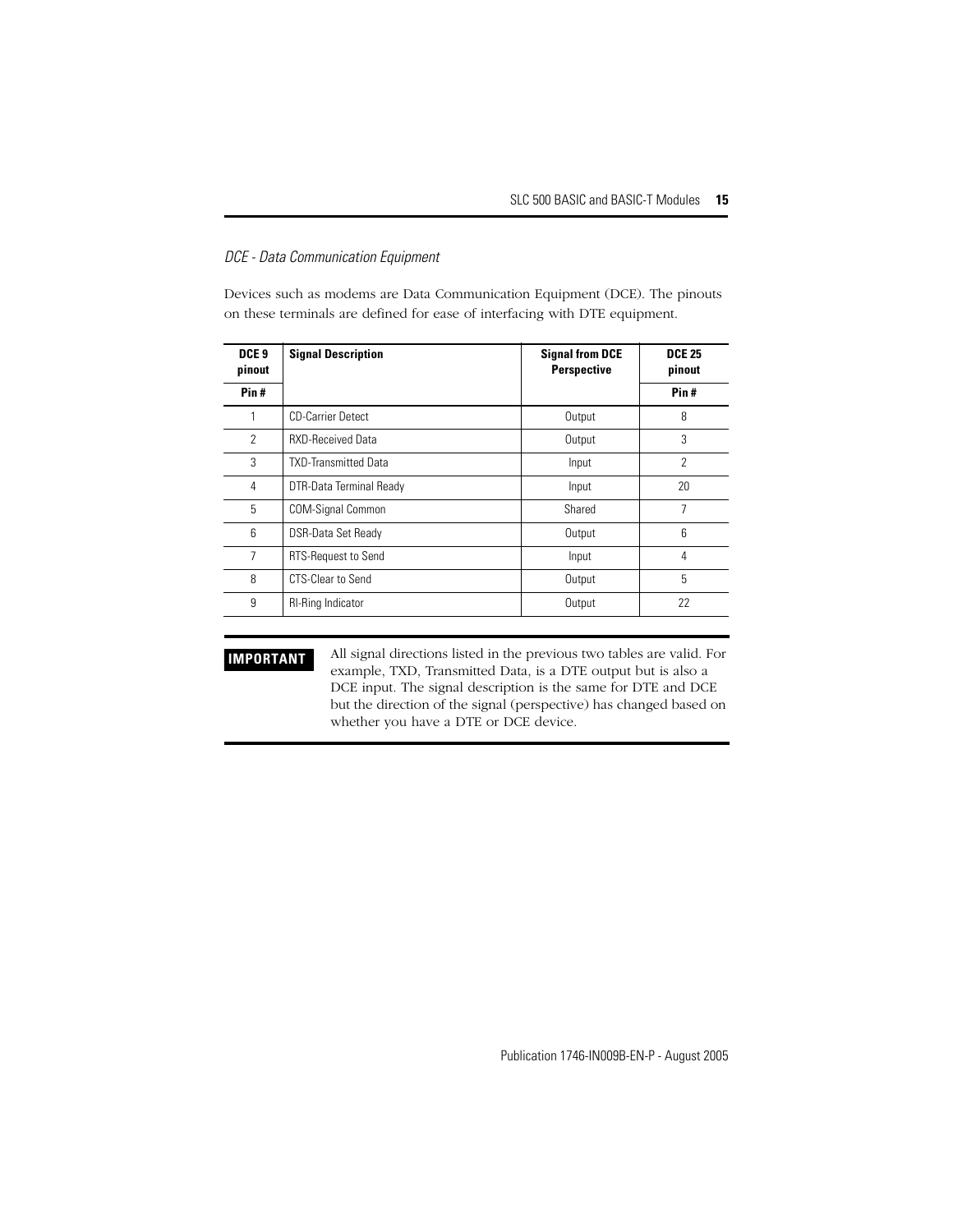### <span id="page-15-0"></span>**Figure 8 RS-232/423 Wiring Diagram - 1746-BAS Module or 1746-BAS-T Module to a Modem (Hardware Handshaking Enabled)**

|                | <b>BASIC DTE</b> | <b>DCE</b> | 9-Pin | 25-Pin |
|----------------|------------------|------------|-------|--------|
|                | N.C.             | CD         |       | 8      |
| $\overline{2}$ | <b>RXD</b>       | <b>RXD</b> | 2     | 3      |
| 3              | <b>TXD</b>       | <b>TXD</b> | 3     | 2      |
| 4              | <b>DTR</b>       | <b>DTR</b> | 4     | 20     |
| 5              | COM              | COM        | 5     | 7      |
| 6              | <b>DSR</b>       | <b>DSR</b> | 6     | 6      |
| $\overline{7}$ | <b>RTS</b>       | <b>RTS</b> | 7     | 4      |
| 8              | <b>CTS</b>       | <b>CTS</b> | 8     | 5      |
| 9              | N.C.             | RI         | 9     | 22     |

**IMPORTANT** For DCE devices other than modems, connect the DSR of the module with the DSR of the device. The CD signal of the device (other than a modem) is not used.

### **Figure 9 RS-232/423 Wiring Diagram - 1746-BAS Module or 1746-BAS-T Module to DTE Device (Hardware Handshaking Disabled)**



(1) Connect to the shield of the cable.

(2) Jumpers are only needed if you cannot disable the hardware handshaking on the port.

(3) This is a N.C. for the 1747-KE module, 1746-BAS module, or 1746-BAS-T module.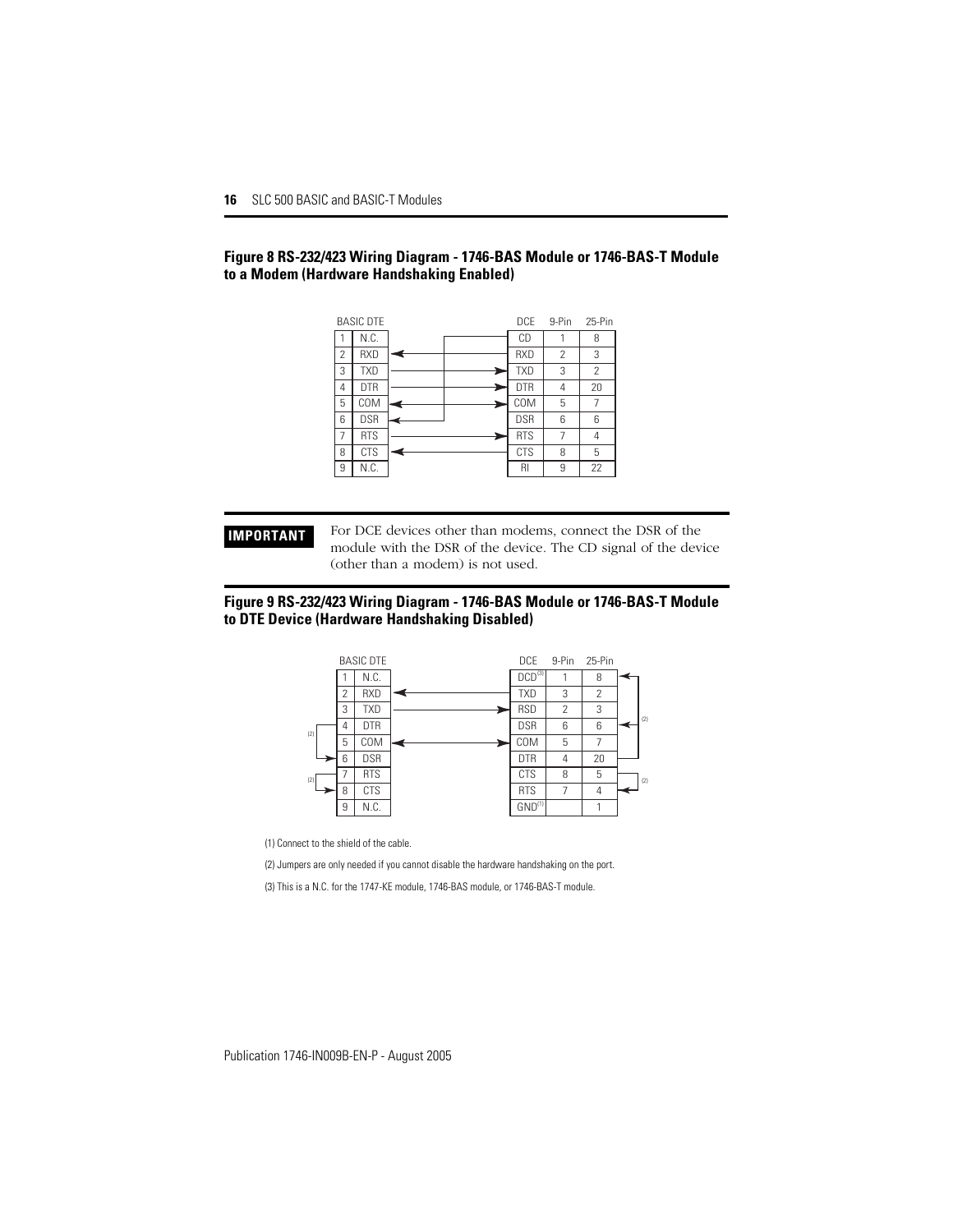## **Figure 10 RS-232/423 Wiring Diagram - 1746-BAS Module or 1746-BAS-T Module to Printer (Hardware Handshaking Enabled, Standard Printer Adapter Cable)(1)**

|   | <b>BASIC DTF</b> | DCF                | 9-Pin | 25-Pin |
|---|------------------|--------------------|-------|--------|
|   | N.C.             | CD                 |       | 8      |
| 2 | <b>RXD</b>       | <b>TXD</b>         | 3     | 2      |
| 3 | <b>TXD</b>       | <b>RXD</b>         | 2     | 3      |
| 4 | <b>DTR</b>       | <b>DSR</b>         | 6     | 6      |
| 5 | COM              | COM                | 5     | 7      |
| 6 | <b>DSR</b>       | <b>DTR</b>         | 4     | 20     |
| 7 | <b>RTS</b>       | <b>CTS</b>         | 8     | 5      |
| 8 | <b>CTS</b>       | <b>RTS</b>         | 7     | 4      |
| 9 | N.C.             | RI                 | 9     | 22     |
|   |                  | GND <sup>(2)</sup> |       |        |

(1) The 1747-CP3 cable works in this application.

(2) Connect to the shield of the cable.

### **Figure 11 RS-422 Wiring Diagram**



## **Figure 12 RS-485 Wiring Diagram**

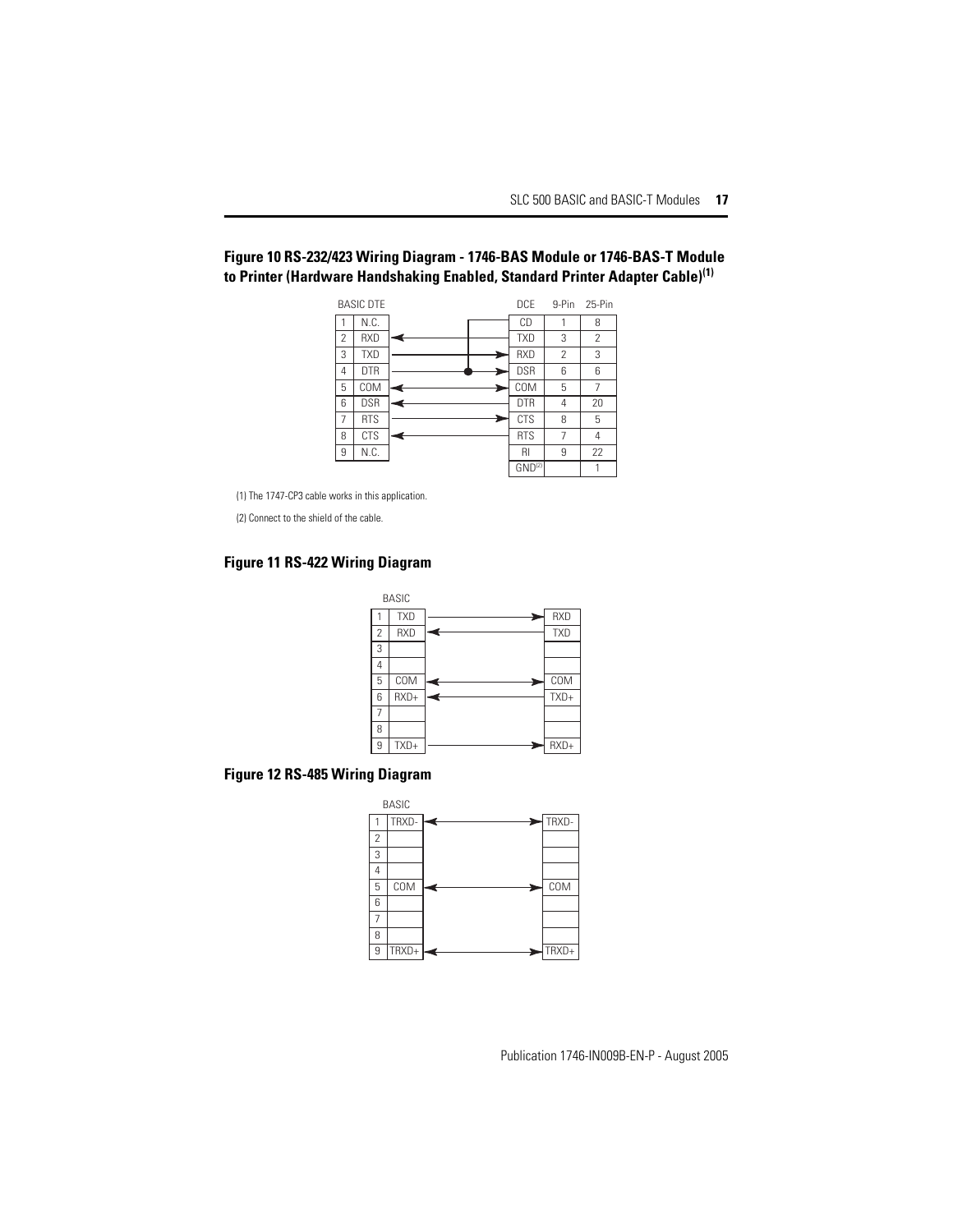# <span id="page-17-0"></span>**Wire to the DH485 Port**

Port DH485 can communicate to user devices through the DH485 communication mode. Use a 1747-C10 cable or 1747-C13 cable to connect the module to a link coupler interfaced with the DH485 network.

### **Figure 13 Connecting the Module to a DH485 Network**



**IMPORTANT** The 1747-C13 cable acts only as a communication link and does not carry 24V dc power. Use a 1747-C10 cable or 1747-C11 cable to carry power from the controller to the link coupler, or from the module to the link coupler.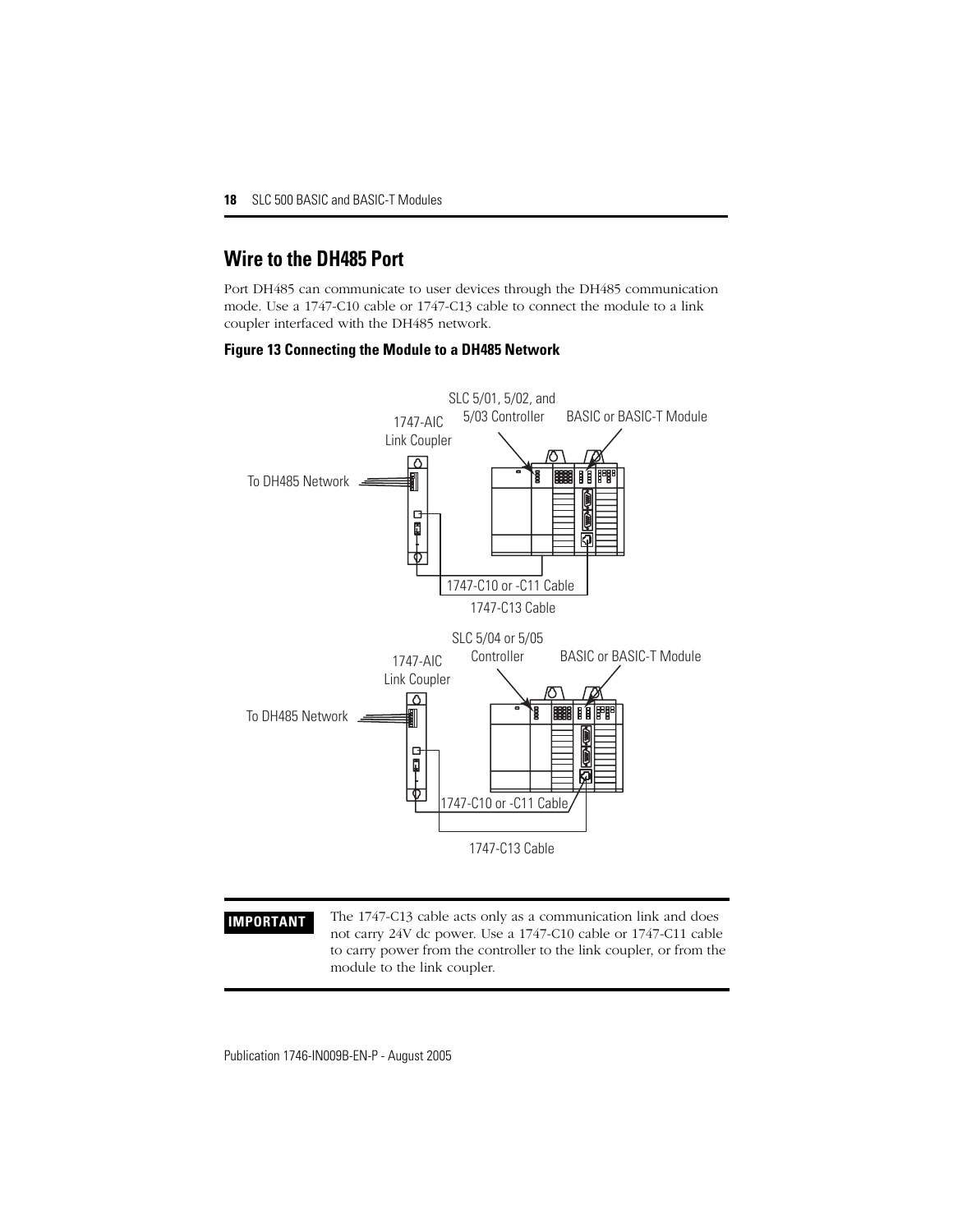# <span id="page-18-0"></span>**Apply Power to your BASIC Module and BASIC-T Modules**

Once you have installed your BASIC module or BASIC-T module in your SLC 500 chassis, you are ready to apply power to your SLC 500 system and begin programming.

# <span id="page-18-1"></span>**Configure the BASIC Module and BASIC-T Module**

Your BASIC module or BASIC-T module can be programmed using an ASCII terminal or ASCII terminal emulation software. You can also use a personal computer with the BASIC Development Software (cat. no. 1747-PBASE). Use an ASCII terminal to enter a BASIC program one line at a time. Use a personal computer with the BASIC development software to create a BASIC program that is then downloaded to your module. Typical configurations are shown in [Figure 14](#page-18-2).

### <span id="page-18-2"></span>**Figure 14 Module Configurations**

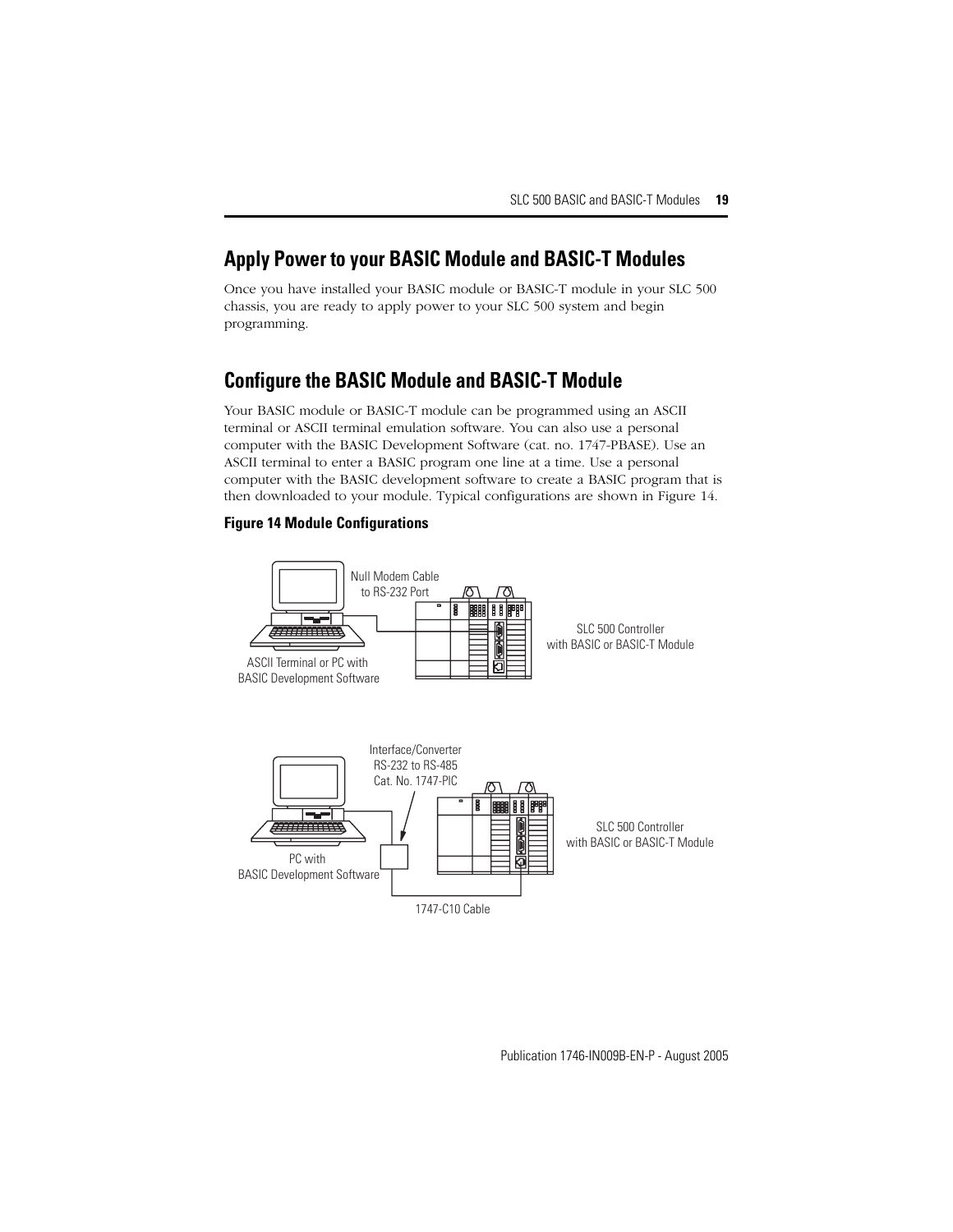# <span id="page-19-0"></span>**Battery Replacement, Handling, Storage, and Transportation (Cat. No. 1747-BA)**

## **Battery Replacement**

Your module provides back-up power for RAM through a replaceable lithium battery (cat. no. 1747-BA). This battery provides back-up for approximately five years. A BAT LOW indicator on the front of the module alerts you when the battery voltage has fallen below the replace battery threshold level.

To replace the lithium battery:

**1.** Remove power from the SLC 500 power supply module.



**ATTENTION** Do not remove the module from the SLC 500 chassis until all power is removed from the SLC 500 power supply.

- **2.** Remove the module from the chassis by pressing the retainer clips at the top and bottom of the module.
- **IMPORTANT** If the top or bottom retainer clips are broken while removing the module from the chassis, they can be easily replaced. Pry off any broken clips from the bottom with a screwdriver, if necessary. Do not twist off. Snap in the replacement clip. Order cat. no. 1746-R15 (two per package).

**ATTENTION** Do not expose the module to surfaces or other areas that may typically hold an electrostatic charge. Electrostatic charges can alter or destroy memory.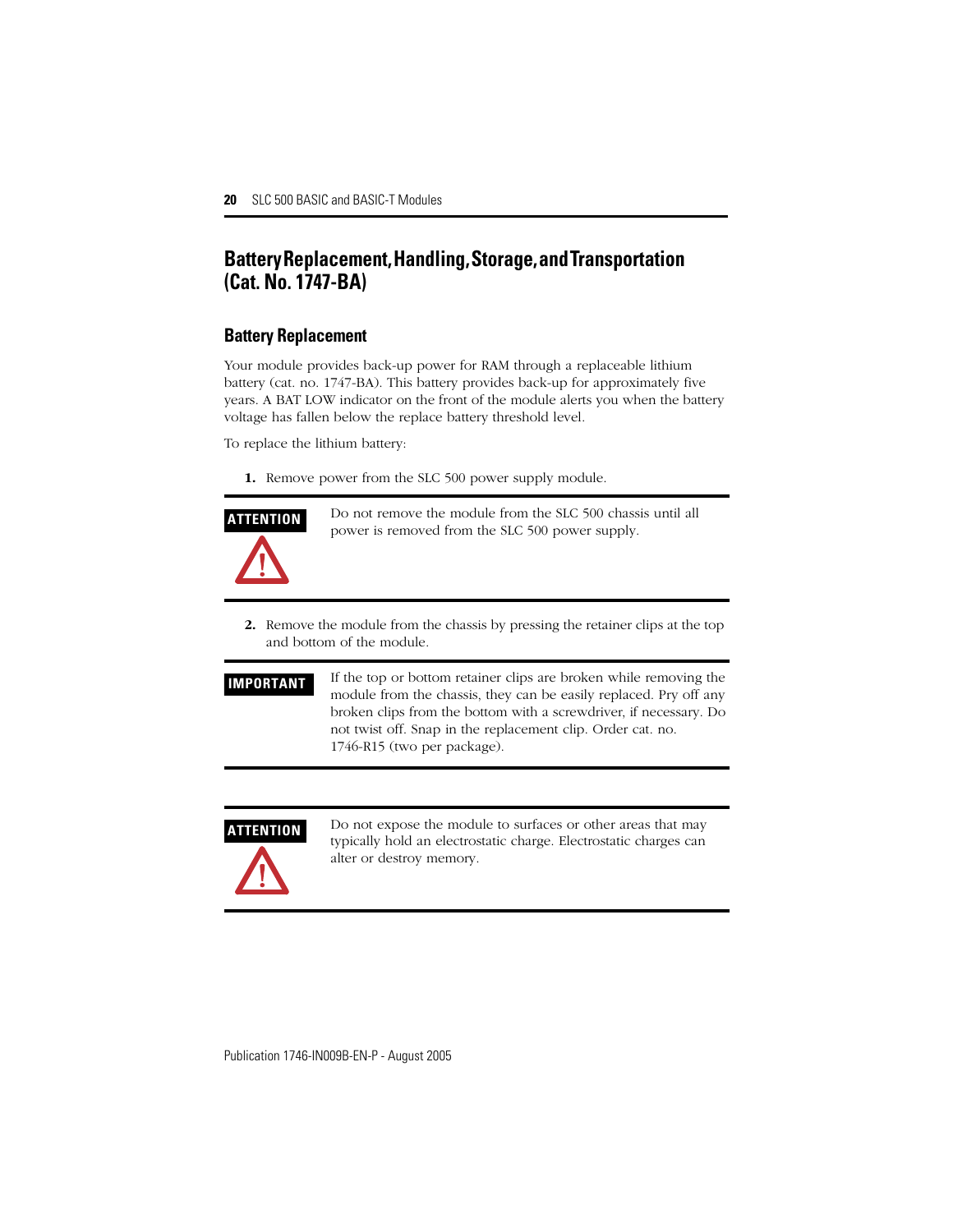## **Figure 15 Battery Location**



**3.** Unplug the battery connector.

**IMPORTANT** The module has a capacitor that provides 30 minutes of battery back-up while the battery is disconnected. Data in RAM is not lost if the battery is replaced within 30 minutes.

- **4.** Remove the battery from the retaining clips.
- **5.** Insert a new battery into the battery retaining clips.
- **6.** Plug the battery connector into the socket with the red lead wire on top and the white lead wire on the bottom.
- **7.** Insert the module into the SLC 500 chassis.
- **8.** Restore power to the SLC 500 power supply.

# **Battery Handling**



**ATTENTION** Do not charge the batteries. An explosion could result or cells could overheat causing burns.

> Do not open, puncture, crush, or otherwise mutilate the batteries. An explosion may result, exposing toxic, corrosive, or flammable liquids.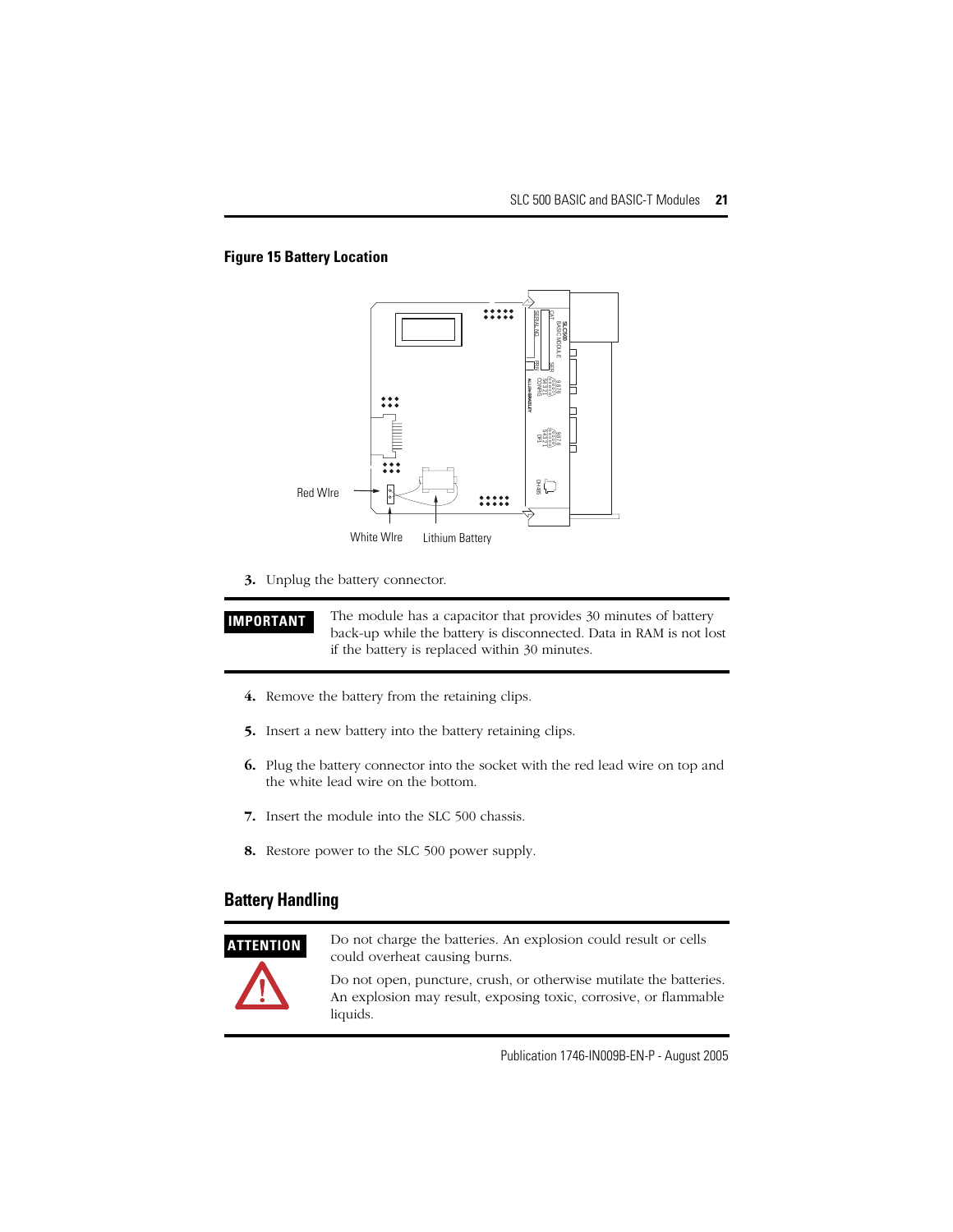## **Battery Storage**

Store the lithium batteries in a cool, dry environment, typically  $+20$  °C to  $+25$  °C  $(+68 \text{ °F to +77 °F})$  and 40% to 60% relative humidity.

## **Battery Transportation**

### *One or Two Batteries*

You can ship up to two batteries together within the United States without restriction. Regulations governing shipment to or within other countries may differ.

### *Three or More Batteries*

Procedures for the transportation of three or more batteries shipped together within the United States are specified by the Department of Transportation (DOT) in the Code of Federal Regulations, CFR49, "Transportation." An exemption to these regulations, DOT - E7052, covers the transport of certain hazardous materials classified as flammable solids. This exemption authorizes transport of lithium batteries by motor vehicle, rail freight, cargo vessel, and cargo-only aircraft, providing certain conditions are met. Transport by passenger aircraft is not permitted.

Shipment of depleted batteries for disposal may be subject to specific regulation of the countries involved or to regulations endorsed by those countries, such as the IATA Restricted Articles Regulations of the International Air Transport Association, Geneva, Switzerland.

**IMPORTANT** Regulations for transportation of lithium batteries are periodically revised.



**ATTENTION** Do not incinerate or dispose of lithium batteries in general trash collection. Explosion or violent rupture is possible. Batteries should be collected for disposal in a manner to prevent against short circuiting, compacting, or destruction of case integrity and hermetic seal.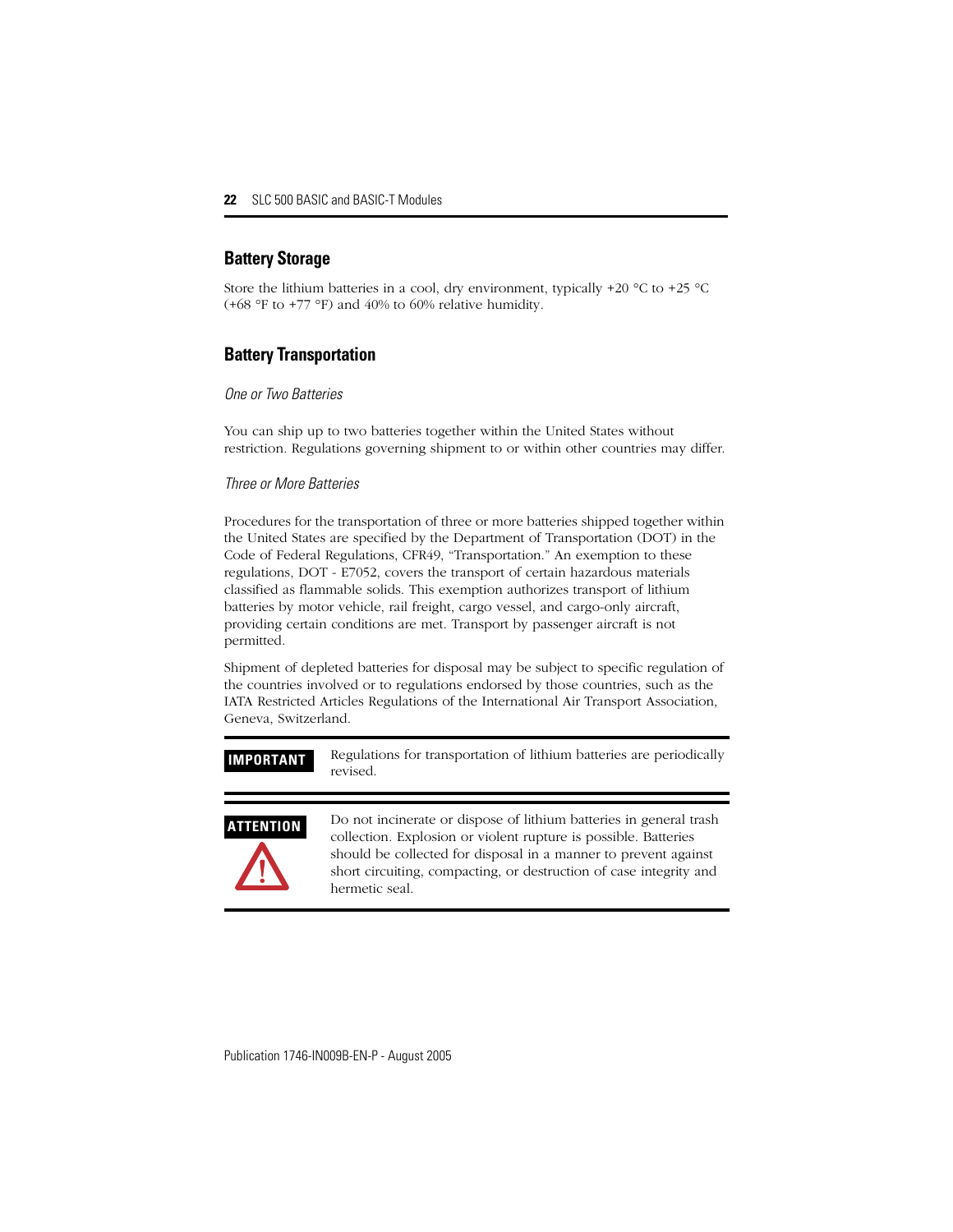For disposal, batteries must be packaged and shipped in accordance with transportation regulations, to a proper disposal site. The U.S. Department of Transportation authorizes shipment of "Lithium batteries for disposal" by motor vehicle only in regulation 173.1015 of CFR 49 (effective January 5, 1983). For additional information contact:

U.S. Department of Transportation Research and Special Programs Administration 400 Seventh Street, S.W. Washington, D.C. 20590

Although the Environmental Protection Agency at this time has no regulations specific to lithium batteries, the material contained may be considered toxic, reactive, or corrosive. The person disposing of the material is responsible for any hazard created in doing so. State and local regulations may exist regarding the disposal of these materials.

or

For a lithium battery material safety data sheet, contact the manufacturer.

Sanyo Energy Corporation 600 Supreme Drive Bensenville, IL 60106 **TISA** 

Tadarand Electronics 2 Seaview Blvd. Port Washington, NY 11050 **TISA**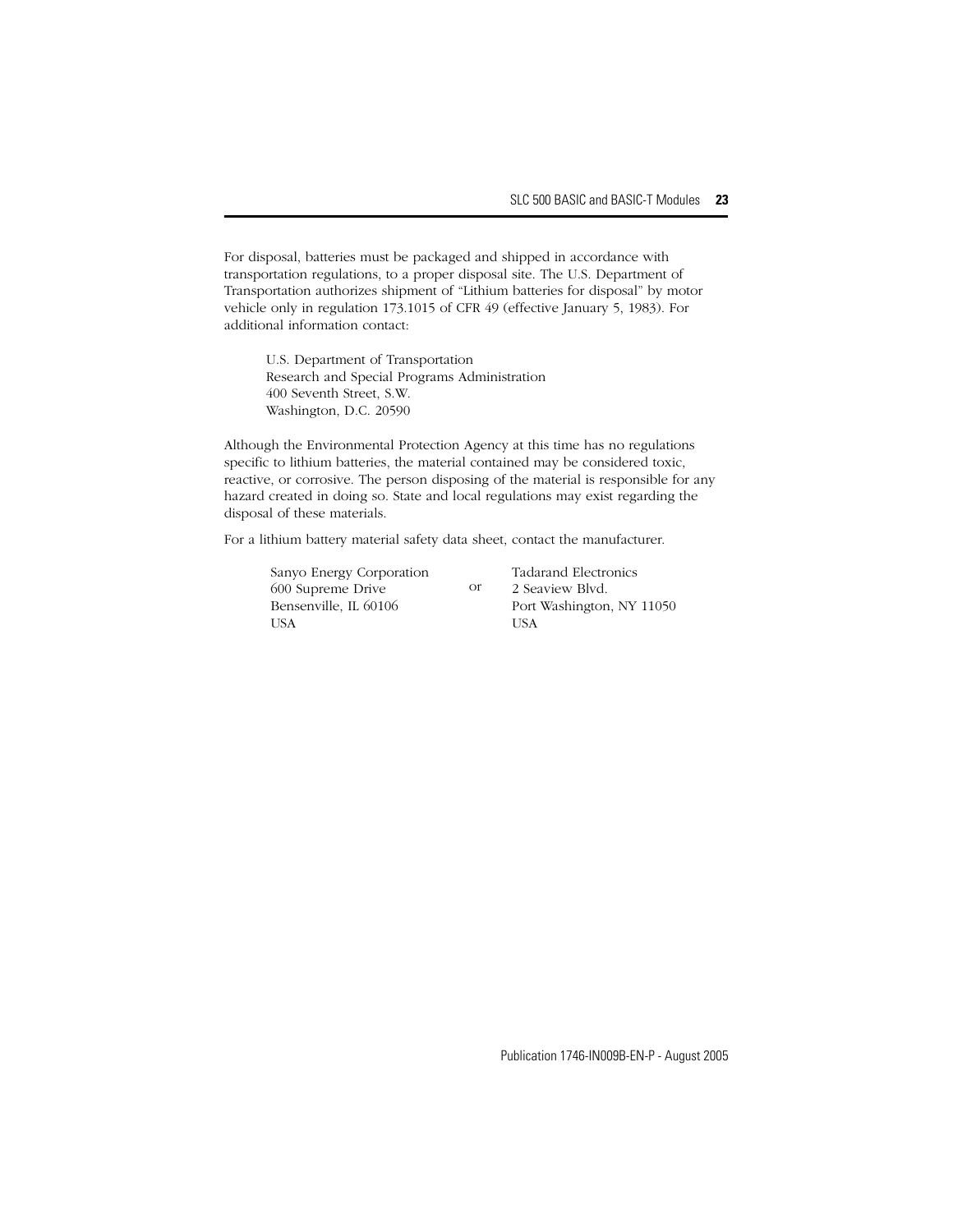# <span id="page-23-0"></span>**Specifications**

### **BASIC and BASIC-T Modules Specifications**

| <b>Specification</b>                                                                          | Value                                                                                                                                 |
|-----------------------------------------------------------------------------------------------|---------------------------------------------------------------------------------------------------------------------------------------|
| Power Supply Loading at 5V dc                                                                 | 0.150 A (module only)                                                                                                                 |
|                                                                                               | 0.150 A (module with link coupler)                                                                                                    |
| Power Supply Loading at 24V dc                                                                | 0.070 A (module only)                                                                                                                 |
|                                                                                               | 0.125 A (module with link coupler) <sup>(2)</sup>                                                                                     |
| Noise Immunity                                                                                | NEMA Standard ICS 2-230                                                                                                               |
| Vibration                                                                                     | Displacement: 0.015 in, peak-to-peak at 557 Hz                                                                                        |
|                                                                                               | Acceleration: 2.5 G at 572000 Hz                                                                                                      |
| Shock (operating)                                                                             | 30 <sub>6</sub>                                                                                                                       |
| Port Isolation <sup>(1)</sup><br>Port PRT1<br>Port PRT <sub>2</sub><br>Port PRT1 to Port PRT2 | 710V dc for 1 minute (backplane to port)<br>710V dc for 1 minute (backplane to port)<br>710V dc for 1 minute (port PRT1 to port PRT2) |
| Ambient Temperature Rating                                                                    | Operating: 0+60 °C (+32+140 °F)<br>Storage: -40+85 °C (-40+185 °F)                                                                    |
| Humidity                                                                                      | 595% without condensation                                                                                                             |
| Clock/Calendar Accuracy                                                                       | $\pm$ 1 minute/month at 25 °C (77 °F)<br>+0, -6 minute/month at 60 $^{\circ}$ C (140 $^{\circ}$ F)                                    |

(1) Port DH485 is not isolated.

(2) If a Hand-Held Terminal, Data Table Access Module, or interface converter is connected to the link coupler, the additional backplane power draw of these components (listed on page [25\)](#page-24-0) must be added to the 0.125 listed in the table above. This only applies when the module is connected to the network via the link coupler and 1747-C10 cable or 1747-C11 cable. This does not apply when the 1747-C13 cable is used.

### **Certifications**

| <b>Certification</b>        | Value                                                                                                                                             |
|-----------------------------|---------------------------------------------------------------------------------------------------------------------------------------------------|
| <b>Agency Certification</b> | c-UL-us listed<br>Class I, Groups A, B, C or D, Division 2<br>CE compliant for all applicable directives<br>C-Tick marked for all applicable acts |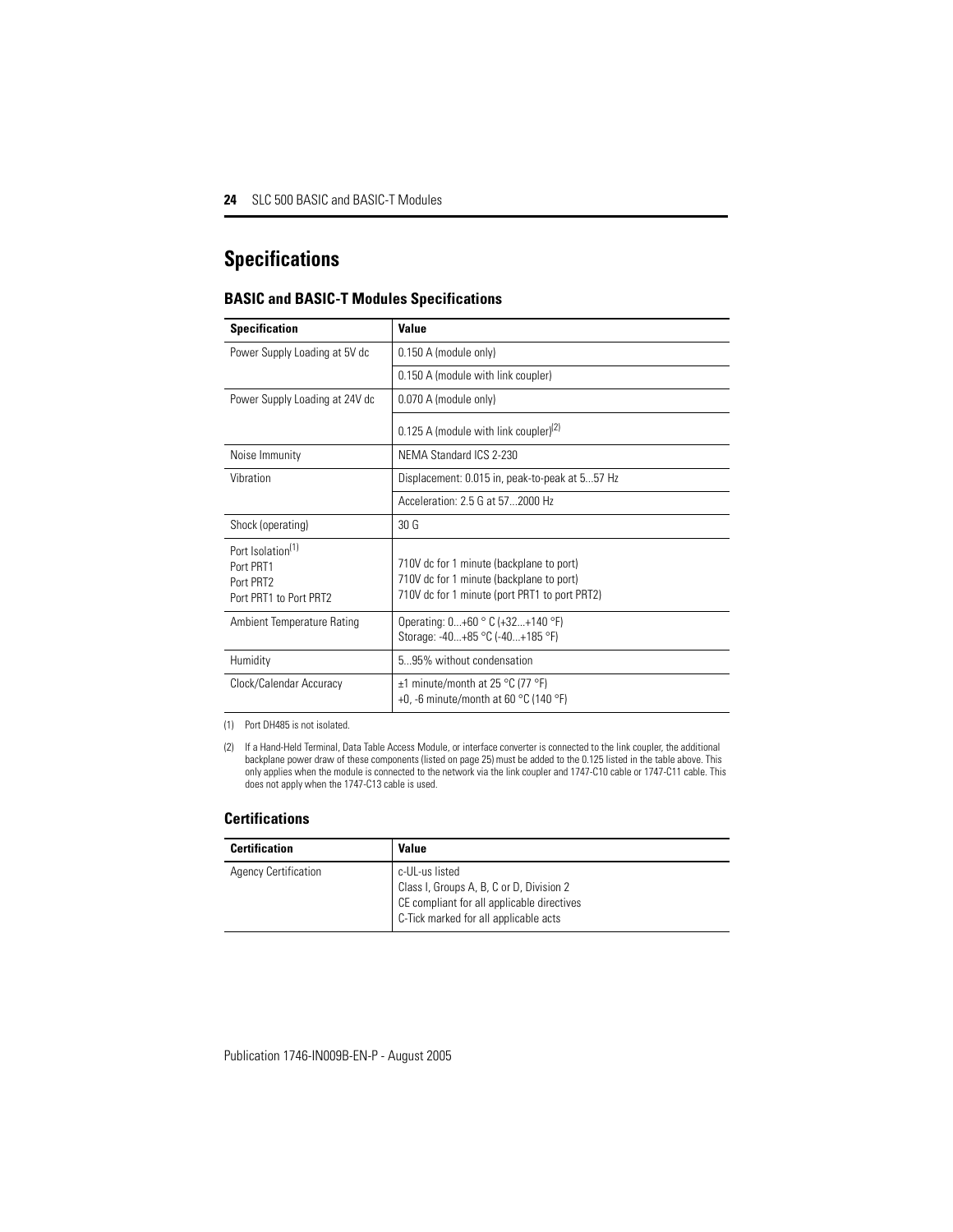| <b>Component</b>         | <b>Operating Voltage</b> | <b>Current Requirement</b> |
|--------------------------|--------------------------|----------------------------|
| Hand-Held Terminal       | $24V$ dc                 | 0.105 A                    |
| Data Table Access Module | 24V dc                   | 0.104A                     |
| Interface Converter      | $24V$ dc                 | 0.060 A                    |

### <span id="page-24-0"></span>**Operating Voltage and Current Requirement**

**IMPORTANT** The module receives its power from the SLC backplane. The power consumption of the module must be taken into consideration when planning your SLC 500 system. Refer to the documentation supplied with your SLC 500 fixed or modular controller for additional information on power supplies and current requirements.

| <b>Communication</b> | <b>Maximum Distance Allowed in Meters (Feet)</b> |               |               |               |
|----------------------|--------------------------------------------------|---------------|---------------|---------------|
| Rate (bps)           | <b>RS-232</b>                                    | <b>RS-423</b> | <b>RS-422</b> | <b>RS-485</b> |
| 300                  | 15(50)                                           | 1230 (4000)   | 1230 (4000)   | 1230 (4000)   |
| 600                  | 15 (50)                                          | 920 (3000)    | 1230 (4000)   | 1230 (4000)   |
| 1200                 | 15(50)                                           | 770 (2500)    | 1230 (4000)   | 1230 (4000)   |
| 4800                 | 15 (50)                                          | 245 (800)     | 1230 (4000)   | 1230 (4000)   |
| 9600                 | 15 (50)                                          | 120 (400)     | 1230 (4000)   | 1230 (4000)   |
| 19200                | 15 (50)                                          | 60 (200)      | 1230 (4000)   | 1230 (4000)   |

**IMPORTANT** Use the RS-423 jumper settings when communicating in RS-232 mode.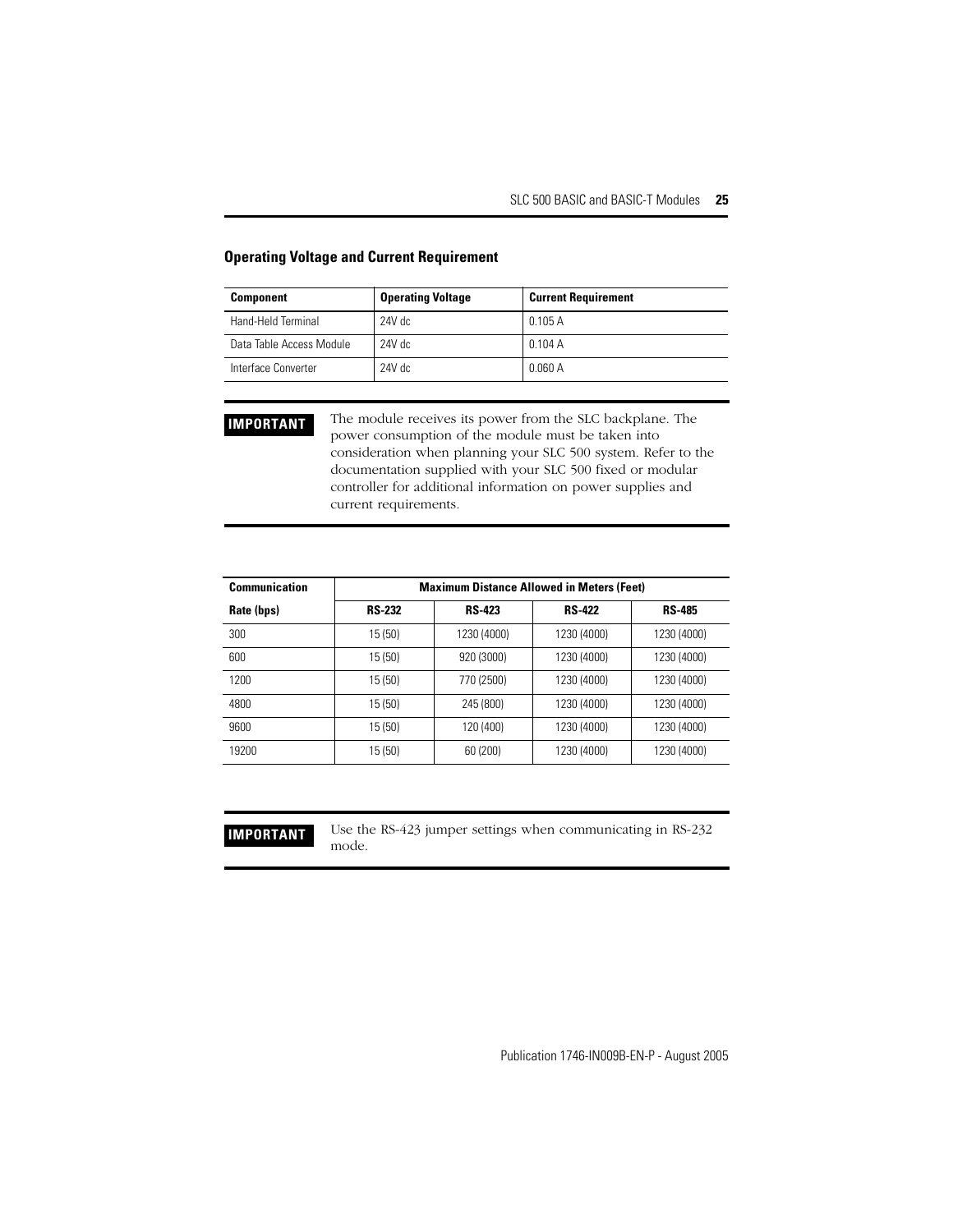# <span id="page-25-0"></span>**Additional Resources**

| For                                                                                            | <b>Refer to this document</b>                      | Pub. No.   |
|------------------------------------------------------------------------------------------------|----------------------------------------------------|------------|
| A more detailed description on how<br>to install and use your modular SLC<br>500 controller.   | SLC 500 Modular Hardware<br>Style User Manual      | 1747-UM011 |
| A reference manual that contains<br>status file data, instruction set, and<br>troubleshooting. | SLC 500 Instruction Set<br><b>Reference Manual</b> | 1747-RM001 |

To view and download pdfs, go to Literature Library at http://www.rockwellautomation.com/literature.

To order printed copies, contact your Allen-Bradley Distributor or Rockwell Automation Sales Office.